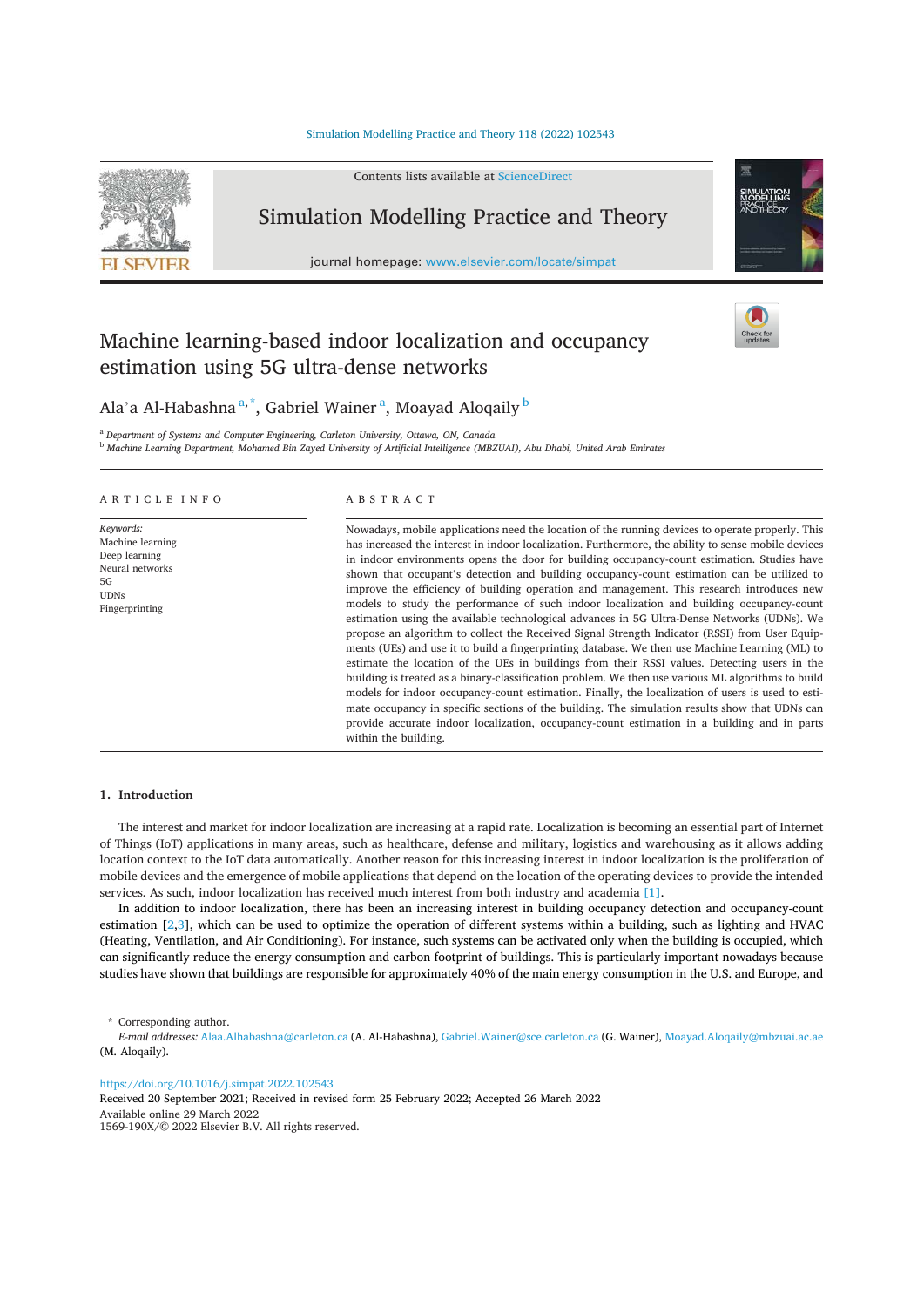27.3% of that in China. Furthermore, space and water heating account for the majority of building energy consumption, which translates to approximately 40% of the  $CO<sub>2</sub>$  emissions [4].

The Global Navigation Satellite System (GNSS) has been the main technology for localization, and most mobile devices nowadays are equipped with a GNSS antenna. Nevertheless, this technology is not reliable in indoor environments due to signal obstruction. As such, other transmission technologies have been utilized for indoor localization. This includes Wi-Fi [5-7], Bluetooth [8,9], and Radio Frequency Identification Device (RFID) [10]. Wi-Fi and Bluetooth technologies are suitable for localization as most mobile phones today are equipped with Wi-Fi and Bluetooth antennas.

There has also been an increasing interest in utilizing cellular communication for indoor localization. Localization using cellularbased system has advantages over Wi-Fi and Bluetooth. First, cellular networks are widely adopted and capable of covering areas where Wi-Fi access points or Bluetooth devices are not available. The geographically wide area that can be covered by cellular networks makes it possible to provide the locations of users sparsely distributed. Such localization over a wide geographical area can be used to provide different services, such as indoor navigation, location-based marketing, analyzing visitor traffic, and building occupancy-count estimation. Furthermore, this information can be used to study and analyze occupancy and traffic patterns. An example is analyzing the times and locations of pedestrian high traffic within a building for future expansion purposes. Another advantage of cellular-based localization is that it relies on existing infrastructure and does not require the installation and setup of sensors and networks for localization purposes. In addition to the above, emerging 5G technologies provide promising solutions for mass-market localization applications. Cellular and mobile networks have seen a continuous and dramatic increase in the expected requirements (e.g., coverage, availability, data rate, and latency). Moreover, the Internet of Things (IoT) applications that can be implemented over cellular networks (e.g., traffic monitoring, wearables, and health) are causing the number of devices connected through such networks to continue increasing exponentially. Network densification provides an approach to increasing the provided data rates over cellular networks to satisfy the increasing demands. Network densification increases the number of nodes in the Radio Access Network (RAN). This includes the nodes (deployed by the operator or user) that reside between the mobile device, i.e., User Equipment (UE) and the core network (CN) [11]. Due to the advantages of network densification (increasing network coverage, throughput, and frequency reuse), Ultra Dense Networks (UDNs) are widely adopted, and the degree of densification is expected to continue increasing.

In this research, we introduce various models and conduct many simulation studies for indoor UDNs based on scenarios from the 3GPP standards. The models are built as Discrete Event System Specification (DEVS) components [12,13]. Based on the models we defined, we executed a variety of simulation scenarios for indoor UDNs. From the simulation results, we extracted multiple data sets of UEs' positions and their Received Signal Strength Indicator (RSSI) values. The collected data was used to build a fingerprinting database for each scenario. Various Machine Learning (ML) algorithms were used with the constructed databases to build and evaluate models for indoor localization and building occupancy-count estimation. Furthermore, we evaluate the use of UDNs for occupancy-count estimation at parts of a building (e.g., lab areas). For this purpose, we construct a model of a UDN in a real building and evaluate the occupancy-count estimation in 3 subareas in that building. Results show that UDNs and ML can be used for localization of users, and occupancy-count estimation at the building level, and finer levels, i.e., areas of a building. In the following, we summarize the contributions of this work:

- An algorithm for RSSI reporting for localization and occupancy estimation purposes
- A model for UDNs based on the 3GPP standards
- Multiple fingerprinting datasets collected through experiments with the developed model
- Using ML algorithms with the collected datasets to build and evaluate models for indoor localization
- Proposed approach for building occupancy-count estimation using binary classification models
- Employing the proposed approach using many ML classification algorithms with the collected datasets to build and evaluate models for building occupancy-count estimation
- Studying the use of UDNs for occupancy-count estimation at parts of a building (e.g., lab areas) based on an actual building plan

The rest of this paper is organized as follows. In Section 2, we present the different background topics for this work and review the related work in the literature. In Section 3, we provide a brief review of UDNs. In Section 4, we present the proposed algorithm for RSSI reporting and collection for localization and occupancy estimation, as well as our DEVS model. In Section 5, we discuss the obtained results. In Section 6, we state the conclusion and future work.

## 2. Background and related work

## 2.1. Indoor localization and occupancy-count estimation

Indoor localization has many applications in various areas nowadays (e.g., healthcare, defense and military, logistics and warehousing, mobile applications). Localization is becoming an essential part of the Internet of Things (IoT), which is an important technology that is not only shaping the future of various industrial applications, but also becoming an integral part of our lives. IoT has important applications nowadays, in areas such as healthcare, traffic monitoring, agriculture, the smart grid, and wearables. Localization and positioning techniques allow adding location context to IoT data without human intervention. As such, there has been an increasing deal of work to integrate localization with IoT and provide location-enabled IoT  $[9,14,15]$ . Furthermore, localization is becoming important for mobile applications that depend on the location of the operating devices to provide the intended services.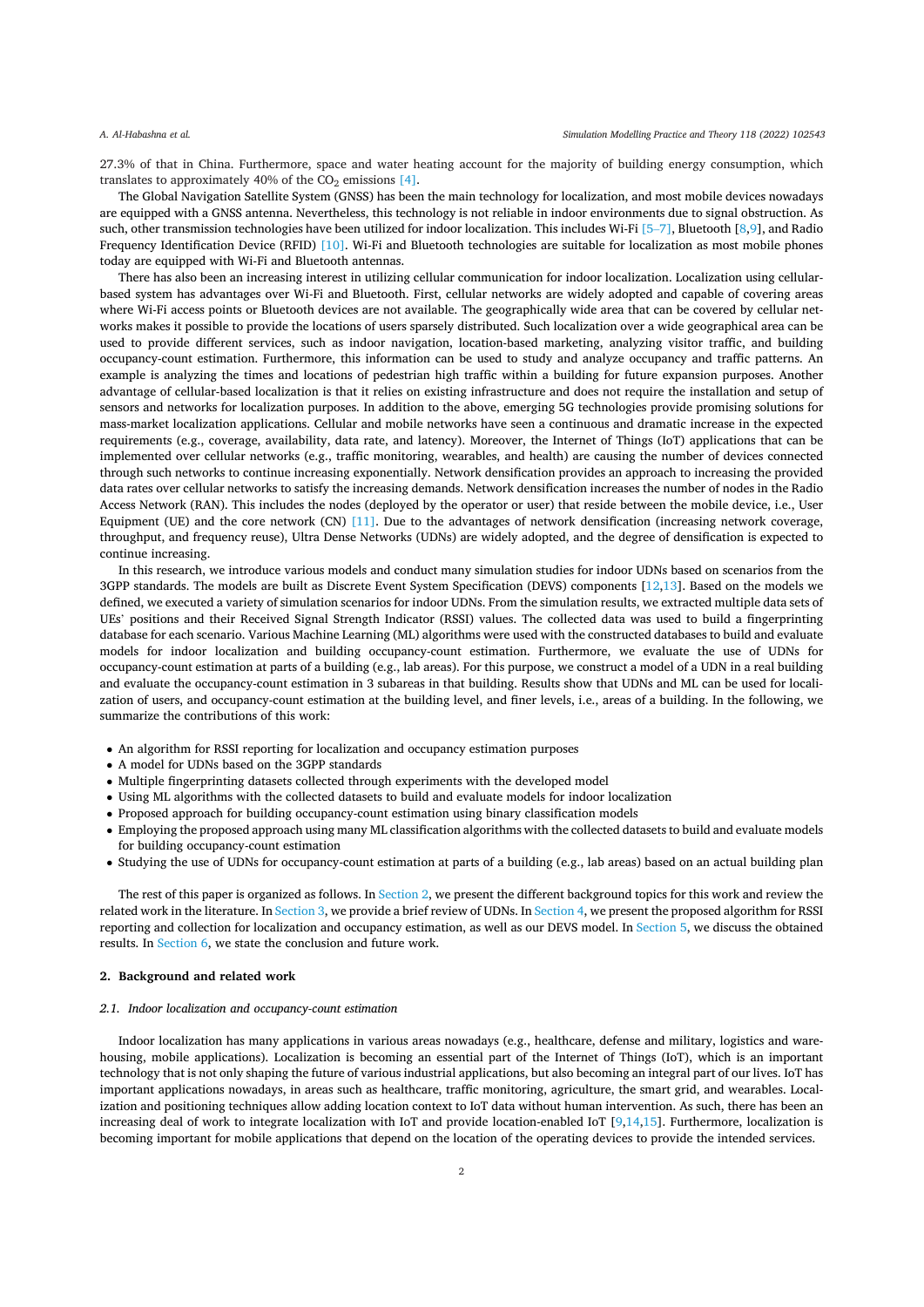Different approaches have been proposed to use transmission technologies, such as Ultra-WideBand (UWB), Wi-Fi, Bluetooth and RFID, for localization [1,5,6,8,10,16-18]. UWB is a radio technology that utilizes low energy transmission over a wide portion of the radio spectrum for high-bandwidth and short-range communications [19]. It has been employed in applications such as localization [17,18], tracking, and sensor data collection [19]. Although UWB can be used to provide accurate indoor localization, it can be a costly solution. The location tags and infrastructure of UWB systems are very expensive and could be an order-of-magnitude more expensive than the tags of Bluetooth. For indoor localization, Wi-Fi and Bluetooth technologies provide good options because most smart phones nowadays have Wi-Fi and Bluetooth antennas integrated into them. However, such methods would require a Wi-Fi or Bluetooth network to be setup in the building for localization to be performed. Unfortunately, this is not always the case, and even if such networks are available, there are always gaps in the coverage within a building. As such, there has been interest in utilizing cellular communication for indoor localization. Due to the wide adoption of cellular networks and their capability of covering areas where Wi-Fi access points or Bluetooth devices are not available, they can provide advantages for indoor localization.

Many localization methods, such as the Received Signal Strength Indicator (RSSI), Time of Arrival (TOA), Time Difference of Arrival (TDOA), and Angle of Arrival (AOA)-based methods, have been implemented with the aforementioned transmission technologies [1,20]. The TOA, TDOA, and AOA-based localization methods either require sophisticated hardware (antenna arrays) or accurate time synchronization to estimate the location of the intended device. The requirements above increase the cost and complexity of the localization system and might not always be available. RSSI-based systems employ the variation of the signal strength over space, and hence, do not necessarily require sophisticated hardware, which makes them implementable with available hardware and reduces the cost. Furthermore, RSSI-based systems do not need time synchronization and angle measurement, which makes them much simpler to implement. The majority of RSSI-based localization systems use fingerprinting, trilateration, or triangulation as the localization approach based on measured RSSI values. Among these approaches, fingerprinting is widely adopted due to its high accuracy, and hence it is used in this research.

There has also been an increasing interest in building occupancy detection and count estimation to optimize building operation and reduce the energy consumption of buildings. Reducing buildings' energy consumption, which accounts for a significant share of energy consumption worldwide [3], would reduce the carbon footprint of buildings and alleviate the energy shortage problem. Occupancy detection can be used to efficiently operate buildings and reduce their energy consumption, by activating and controlling the amount and location of services (e.g., HVAC systems  $[2,3,21]$ ) only when and where needed (e.g., when occupants' presence is detected).

Building occupancy estimation has received much interest due to its importance in optimizing buildings' operations [2,3]. Different types of sensors can be used to extract data (e.g., Passive InfraRed (PIR) sensors, CO2 sensors, humidity sensors, temperature sensors, pressure sensors, keyboard and mouse activities, and camera footage). Some of the work in the literature relies on such data for detecting and estimating the number of occupants [2,3]. However, such methods can be costly due to the need to deploy and maintain systems of sensors. There have also been methods that utilize transmission technologies (e.g., Wi-Fi and Bluetooth) for occupancy detection and estimation. Such systems sniff the signals of Wi-Fi or Bluetooth devices and use the sniffed data for occupancy detection and estimation. However, cellular networks can also be used for occupancy detection and count estimation, and they can provide advantages over Wi-Fi and Bluetooth, as discussed above.

## 2.2. 5G ultra-dense networks and cellular networks-based localization

Recent work has considered employing the signals transmitted by the Base-Stations (BSs) of cellular networks for localization. The advantage of such a system over approaches based on sensor data is that it does not need the setup and maintenance of dedicated sensors, as the infrastructure of cellular networks is widely available and employed for cellular communications. Furthermore, such an approach has the potential to generate more accurate occupancy-estimation results than sensor data-based approaches due to the popularity and proliferation of mobile devices.

In addition to the above, cellular-based localization systems can provide localization in areas where Wi-Fi and Bluetooth coverage is unavailable. This is due to the extensive coverage of cellular networks which, spans large geographical areas. This large coverage can also be used to track occupants' movement within a building, to analyze occupancy and traffic patterns, and identify any trends. For example, the location of occupants throughout the day can be analyzed to identify times or areas of high density.

A cellular network is a communication network in which the coverage area is partitioned into cells. Mobile devices (known as UEs) communicate with a transceiver called a BS or evolved Node B (eNB) [22]. This communication between the UEs and their BS occurs over radio links, and this part of the network that includes the eNBs and the radio links is called the RAN (Radio Access Network). BSs are usually interconnected through the backhaul; a high-speed wired network.

Cellular and mobile networks have seen a continuous increase in the expected requirements (e.g., coverage, availability, data rate, and latency). Moreover, the Internet of Things (IoT) applications that can be implemented over cellular networks (e.g., traffic monitoring, wearables, and health) are causing the number of devices connected through such networks to continue increasing exponentially. Network densification is a key technology in 5G systems that will help satisfying these increasing demands [22,23]. Network densification increases the number of nodes in the RAN. This includes the nodes (deployed by the operator or user) that reside between the mobile device, i.e., UEs and Core Network (CN) [11]. Due to the advantages of network densification (increasing network coverage, throughput, and frequency reuse), UDNs are widely adopted in 5G networks, and the degree of densification is expected to continue increasing.

There has been an increasing effort to utilize cellular wireless systems for localization. A technique for anonymous outdoor location tracking of mobile users in cellular networks was proposed in  $[24]$ . The proposed method runs on the network side to use collected information for automatic traffic monitoring, population movement estimation, and criminal activity monitoring. The topology of the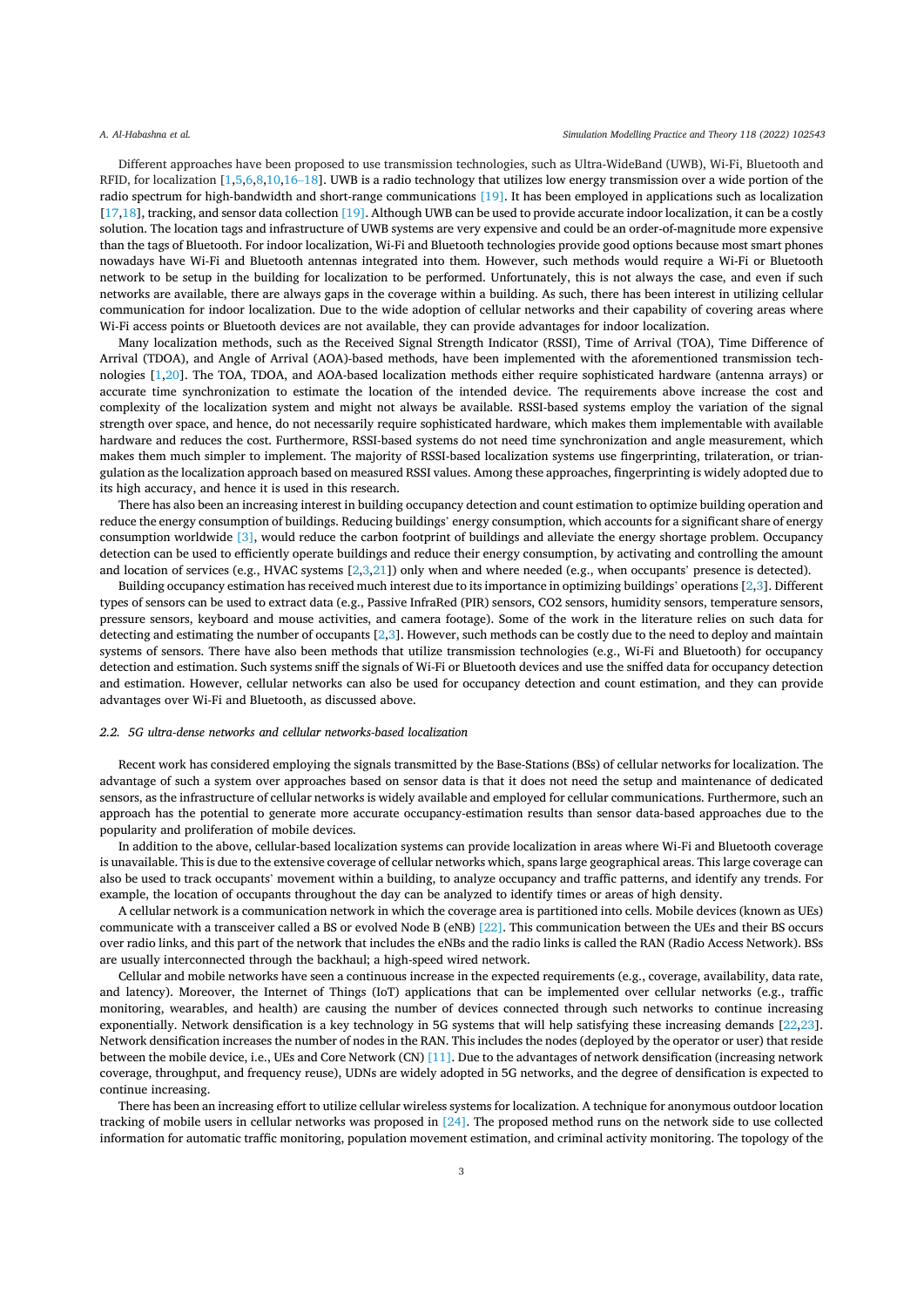cellular network is also exploited, along with open maps, modes of transportation and route filtering. While such a technique can be used to track users at a coarse level to estimate traffic and population movement, it is meant for outdoor environments and it does not provide accurate locations of individual users, as best performances were obtained in urban environments with median accuracies of up to 112m.

In [25], a method was proposed to estimate the BS location using RSSI with only one mobile receiver in conditions where the path-loss exponent is unknown. This provides a more convenient and economic alternative to methods that require multiple mobile receivers. While it is important to localize the BS, there is more interest and demand for new methods to localize UEs in the cellular network as it has many applications that were discussed in the introduction.

The use of different measurements from LTE networks for localization has been previously proposed. In [26], the use Channel State Information (CSI) of LTE signals for localization was proposed. CSI measurements were used in a fingerprinting-based localization system. The usability of LTE CSI feedback in localization has been evaluated through multiple experiments in indoor and outdoor settings.

In [27], another localization system based on LTE-A networks is proposed. In the proposed system, multiple radio channel parameters are mapped to geographical locations, creating a fingerprinting database. Moreover, a feature-extraction algorithm was employed to identify unique channel parameters and use them in the fingerprinting database of channel parameters and UE locations. Results conducted in indoor and outdoor environments show that localization errors (median) of 6 and 75 meters, can be obtained in indoor and outdoor settings, respectively.

The use of CSI from LTE signals for fingerprinting-based indoor localization was also proposed in  $[28]$ . In this approach, a vector that serves as the shape of the channel frequency response is used to build the fingerprinting database, as opposed to the CSI measurements themselves. Furthermore, BS signaling messages are used for localization (as opposed to designated communication between the BS and the UEs) which allows passive localization and reduces the computational complexity and memory requirements.

The authors of [29] evaluated the accuracy of LTE-based localization. Fingerprinting was used by collecting LTE measurements in the 800 MHz, 1800 MHz, and 2600 MHz frequency bands. The fingerprinting database consisted of UE positions and their received signal strength radio measurements from multiple BSs. Two systems were evaluated. The first system is composed of an LTE network, while the second system is composed of LTE and WLAN networks. Obtained results show that partial fingerprints that consisted of LTE and WLAN radio measurements improve localization accuracy by at least a factor of 3.5x while keeping the percentage of discarded samples low.

In [30], Cell-Specific Reference Signal (CSRS) measurements from LTE signals were used for indoor localization. Two algorithms were proposed for localization. In the first approach (Threshold-to-Noise Ratio), TOA was used for localization. The second algorithm is known as "ESPRIT," which stands for "ESPRIT and Kalman filter for time of arrival tracking" (EKAT). The second algorithm is more accurate and robust to multipath fading, at the expense of increased complexity.

In [31], a fingerprinting-based localization method was proposed for commercial LTE systems. In the proposed method, CSI feedback is collected from the LTE BS. Intrinsic features are extracted from the collected CSI feedback to be used for localization. Furthermore, a time domain fusion approach was used to assemble multiple positioning estimations.

In [32], a NN-based indoor localization approach was proposed for LTE signals. The approach estimates, from the channel impulse response (CIR), the range between the LTE BS and the UE. A software-defined radio extracts the CIR. A Long Short-Term Memory (LSTM) model recurrent neural network (RNN) is used to estimate the range from the extracted CIR. When compared to the results obtained using an RNN without LSTM, the obtained results show a reduction in the ranging error was reduced from 13.11m to 9.02m.

In [33], the uplink sounding reference signal (SRS) in LTE networks, which includes timing and RSSI information, is used for indoor localization. In this approach, an LTE-based localization system using TDOA and the fingerprint of RSSI that operates in two steps is proposed for indoor positioning. In the first step of the proposed method, SRSs are collected from spatially separated sensors and peak value detection is applied to the collected SRSs to estimate the TDOAs, from which a coarse target location is estimated. Thereafter, fingerprinting in a subarea containing the coarse solution is applied to extract a final estimate of the location.

Many of the methods above are based on TOA or utilize CSI estimates, which require either accurate time synchronization or sophisticated hardware (antenna arrays), to estimate the location of the intended device. Furthermore, all the proposed methods above are based on the macro-cell architecture, with relatively high transmission power and large coverage area eNBs that serve a high number of users. There are also some simulation-based studies on wireless technology-based localization, but they are mostly on localization for wireless sensor networks [34], or other transmission technologies [35], and they do not consider 5G UDNs. Here, we focus on localization over UDNs. The accuracy of localization with such architectures should be higher due to the high number of deployed elements (e.g., Pico eNB (PeNB)) in the RAN.

In  $[36]$ , we presented the idea of using UDNs for localization and occupancy-count estimation. Furthermore, in  $[37]$ , we used the DEVS formalism [13] to build a model for indoor UDN networks. The considered scenarios and parameters used in the models are obtained from the 3GPP standards. Based on the developed models, we ran simulations for indoor UDN scenarios and collected data sets for the UEs positions and their RSSI measurements. From the collected data, we compiled a fingerprinting database and used the kNN algorithm to build a localization model and evaluate the accuracy of fingerprinting-based indoor localization with UDNs. Here, we extend our work in [37]. First, we use DNNs to build localization models and achieve an improvement over the results obtained with kNN. Furthermore, we show that more accurate results can be achieved by decreasing the inter-distance between the stations in the building. In addition to indoor localization, we propose ML approaches for building occupancy-count estimation using RSSI of 5G UDNs. We treat the detection of occupants inside the building as a binary classification problem. Many ML algorithms (e.g., kNN, SVM, decision tree, etc.) are used to build occupant detection models, and the results of the classification algorithms can be used for building occupancy-count estimation. Furthermore, we evaluate the use of UDNs for occupancy-count estimation in different parts of a building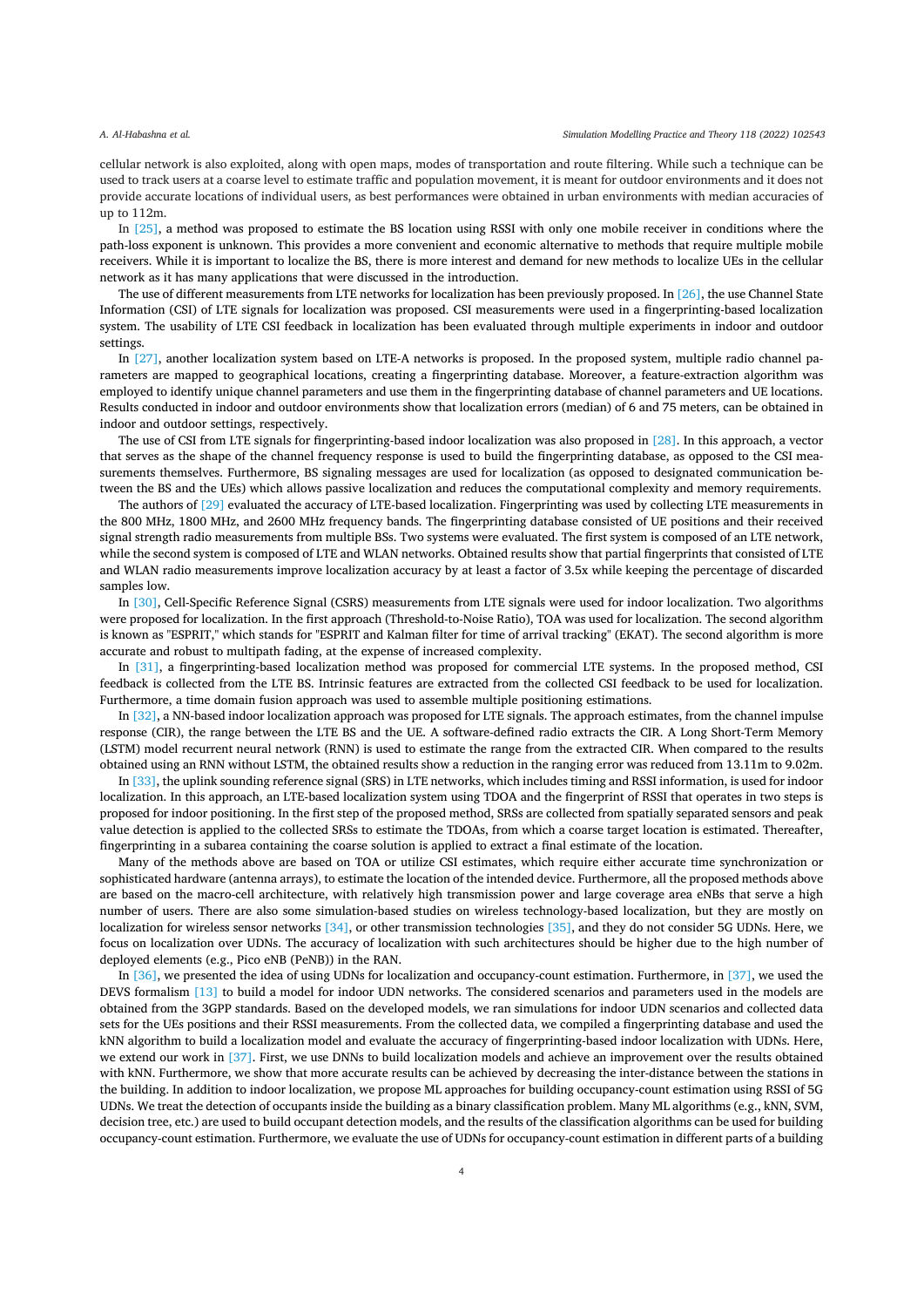(e.g., lab areas). For this purpose, we build a model of a UDN in a real building and evaluate the occupancy-count estimation in 3 subareas (labs) in that building. Results show that UDNs and ML can be used to achieve localization of users, and accurate occupancy-count estimation at the building level, and at a finer level, i.e., areas of a building.

DEVS provides a sound formal framework for modeling generic dynamic systems [12,13,38,39]. The hierarchical and modular nature of DEVS makes it very suitable for modeling such systems. Furthermore, the framework also includes formal specifications, which help defining the behavior of the components of the system, and its structure. There are two types of components in a DEVS model: structural (coupled) and behavioral (atomic) components. The coupled components are used to build the structure of the system, while the atomic components are used to define the behavior of the components of the system. All the facts above make DEVS very suitable for modeling and simulating mobile networks. With DEVS, different submodels can be defined; each one implements a different component of the wireless network, such as the BS or the UE. These submodels can be tested and verified, independently, and integrated into the whole model. These submodels can also be reused in other relevant models. These features make it easy to design, implement, and evaluate network models with DEVS.

## 2.3. Machine learning for regression and classification

An ML model is a mathematical representation of the patterns or structures hidden in data. When the ML model is trained on training data, it finds patterns or structures in that data. Such patterns or structures are formalized into a mathematical model, which can be used on unseen data to predict values or to discover some relationship within it. ML models are categorized as either supervised or unsupervised  $[40,41]$ . In this work, we focus on supervised learning, as all the used algorithms fall under this category. With supervised learning, a model is trained by example using a labeled dataset, i.e., a dataset where the input-output pairs are provided. Supervised learning models can be used either for regression or classification. In regression models, the output is continuous (e.g., predicting house prices based on their sizes), while in classification models the output is discrete (e.g., classifying people as diabatic/non-diabatic based on their weight, height, etc.).

In this work, we use regression algorithms to build models to estimate the locations of the UEs from the RSSI values (of received signals from all the PeNBs in the building). We also use classification algorithms to build models to classify UEs as inside or outside the building and use those for building occupancy-count estimation. In the following, we present the regression and classification algorithms used in this work.

The k Nearest Neighbors (kNN) algorithm is used in this work for localization (predicting the coordinates of devices). The kNN algorithm is an ML algorithm that consists of the following steps:

- 1 Calculate the distance between test data and each row of the training data (Euclidean distance)
- 2 Sort the calculated distances in ascending order based on distance values
- 3 Get the top  $k$  rows from the sorted array
- 4 Predict the distance from the nearest neighbors

In addition to solving regression problems, the kNN algorithm can be used as a classification algorithm as well. The difference is in the last step. When used for regression, the algorithm uses the values of the nearest neighbors to predict the value (e.g., by taking the average value). On the other hand, when used for classification, it will use the most popular value among the values of the nearest neighbors as the chosen class.

An Artificial Neural Network (ANN), or simply a Neural Network (NN), is a computing system that is designed to build ML models by loosely modeling the human brain. An ANN contains a group of nodes that are connected to each other. These nodes are referred to as artificial neurons [42]. Each artificial neuron receives an input or a set of inputs, applies a non-linear function, and produces one or more output values (that might be used as the input to other neurons). An ANN is typically structured into layers, where these layers may perform different transformations on their inputs. An ANN is composed of an input layer, one or more hidden layers, and an output layer. Features (values used for prediction or classification) are used as the input of the ANN and fed to an input layer. These values traverse the hidden layer(s), into the output layer. A Deep Neural Network (DNN) is an ANN with multiple hidden layers. DNNs are considered a powerful category of ML algorithms that demonstrated exceptional learning capabilities over a wide range of applications.

Decision trees are popular algorithms that can be used to build classification models [40,41]. A tree is built by dividing the root node (which comprises the whole dataset) into subsets, i.e., successor children. This splitting of the node into children is done based on rules that group entries with similar features into the same subgroup (child node). The splitting process is usually repeated multiple times to create a multi-level tree in a recursive fashion. The recursive partitioning stops when the subset at a node has all the same values as the target variable, or when splitting no longer adds value to the predictions.

Support Vector Machine (SVM) is another popular supervised learning algorithm that is used for classification [40,41]. A SVM finds the best hyperplanes in a multi-dimensional space that separate the data points into multiple classes. SVM tries to find the hyperplanes that are the furthest from the nearest training-data point of any class. This distance to the nearest data point is called the functional margin, and it represents the lowest relative confidence of all classified points. SVM is effective in high-dimensional spaces and gives reliable results when there is a clear margin of separation between classes.

Logistic regression (LR) is a popular algorithm that is usually used for binary classification  $[40,41]$ . LR is an extension of the linear regression model for classification problems. Instead of fitting a straight line or hyperplane, LR uses the logistic function to transform the output of a linear equation into another value between 0 and 1. LR also gives the probability that a data point belongs to each of the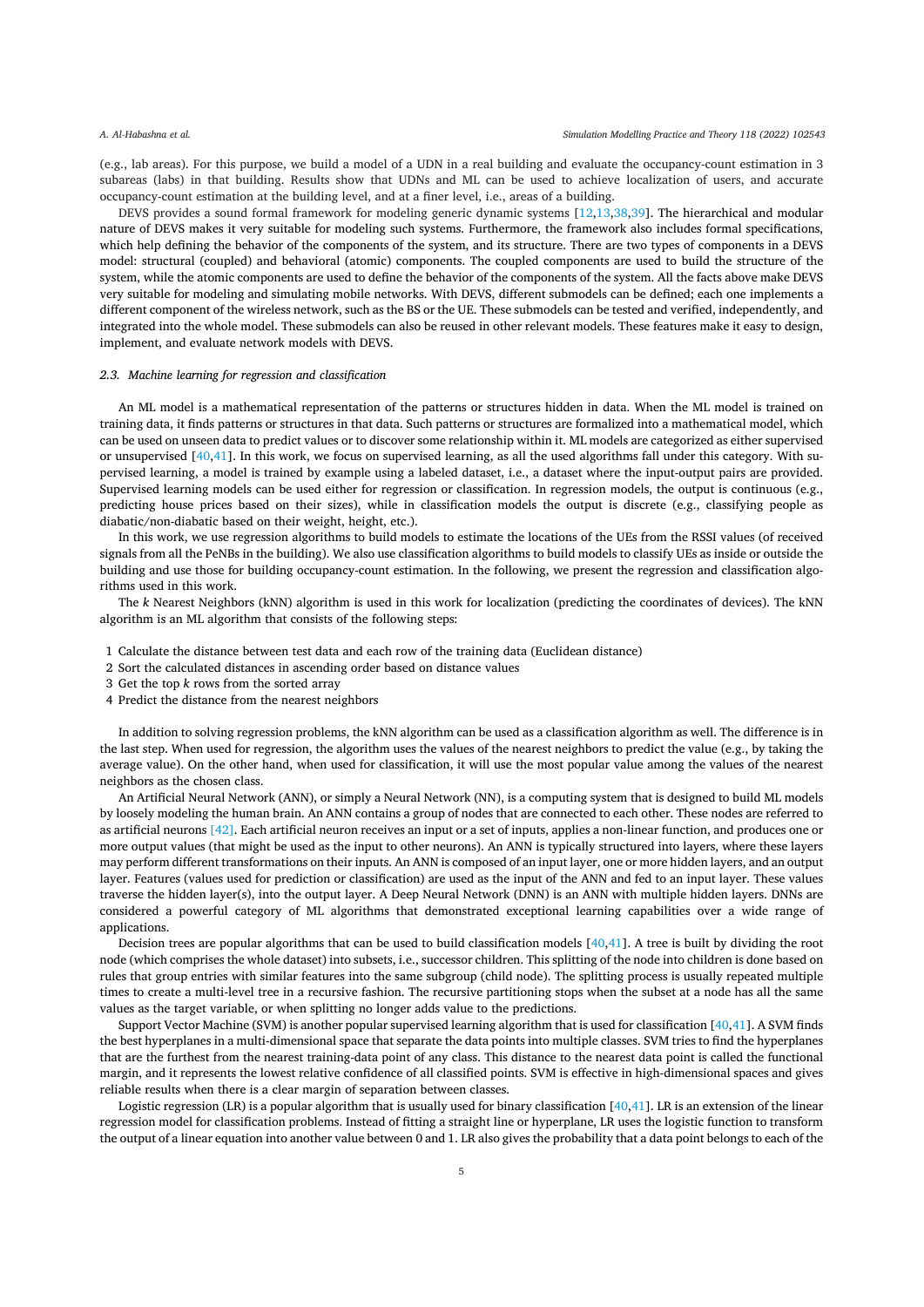## considered classes.

There are many evaluation metrics for classification algorithms. Before defining some of the popular metrics that are used in this research, we will define 4 important concepts: True Positive (TP), True Negative (TN), False Positive (FP), and False Negative (FN). These are defined as follows:

- TP: A data point predicted to belong to certain class, and it does belong to that class
- TN: A data point predicted to not belong to certain class, and it does not belong to that class
- FP: A data point predicted to belong to certain class, but it does not belong to that class
- FN: A data point predicted to not belong to certain class, but it belongs to that class

Accuracy is a metric that measures the fraction of correct predictions produced by the model. It is defined as the number of correct predictions over the total number of predictions. The accuracy value ranges from 0 to 1, with a higher value representing a better and more accurate model. The recall (also known as the true positive rate) gives the ratio of the correctly identified TPs out of all positives, i.e., TP/(TP+FN). Precision is the ratio of correctly identified as positive out of all predicted as positives, i.e., TP/(TP+FP). The F1 score is a metric that tries to measure the precision and recall simultaneously, as it is important to have good values for both measures. The F1 score is defined as (precision \* recall) / (precision + recall). The F1 value ranges from 0 to 1, with the higher value representing a better model. The Jaccard index is a statistical metric that is used to measure the similarity of two different sets. In the context of classification, the Jaccard index is used to measure the similarity between the sets of actual classes and predicted classes. The Jaccard index value ranges from 0 to 1, with the higher value representing a higher similarity between the two sets (better model). Finally, the log loss is a metric used with models that predict the probabilities of a data point belonging to each one of the considered classes, such as LR. In such cases, it would be useful to have a metric that measures how far each predicted probability is from the actual class, and that is what is measured by the log loss. The log loss value ranges from 0 to 1. However, unlike the other metrics, the lower the log loss value the better the prediction, as it is related to the complement of the classification probability of the correct class.

## 3. UDNs for Indoor Localization

## 3.1 3GPP HDN scenarios

As discussed in the previous section, new network architectures such as UDNs and Ultra-Dense Heterogeneous Networks (UDHetNets) provide many performance gains, which helps meeting the increasing performance requirements of 5G cellular networks  $[11]$ 

With UDNs, the number and density of radio elements is increased, which improves the throughput, delay, and network coverage. UDHetNets are different from UDNs in that several types of radio elements (with different capabilities) coexist in the network. This is achieved by overlaying macrocells with low-power nodes, which can offload traffic, such as Remote Radio Head (RRH), PeNB and Home eNB.

Different scenarios for UDNs and UDHetNets were proposed in the 3GPP standards [43]. Some of these scenarios are for homogenous networks where similar elements, such as PeNBs, are deployed in the network. Other scenarios are for UDHetNets where different types of cells coexist in the network (e.g., eNBs and PeNBs).

The following four scenarios were proposed in the 3GPP standards [43]:

- Scenario A-Indoor small cell deployment: In this scenario (Fig. 1), the network is built from a single layer of small cells in an indoor environment.
- Scenario B-macro cell deployment: In this scenario, the network comprises of a single layer of macro cells.
- Scenarios C and D-Heterogeneous network of urban macro and outdoor small cell deployment: In these scenarios, the network consists of macro cells that coexist with small cells. The two scenarios differ in the method of channel allocation for the two different lavers.



Fig. 1. Indoor small cell deployment (scenario A).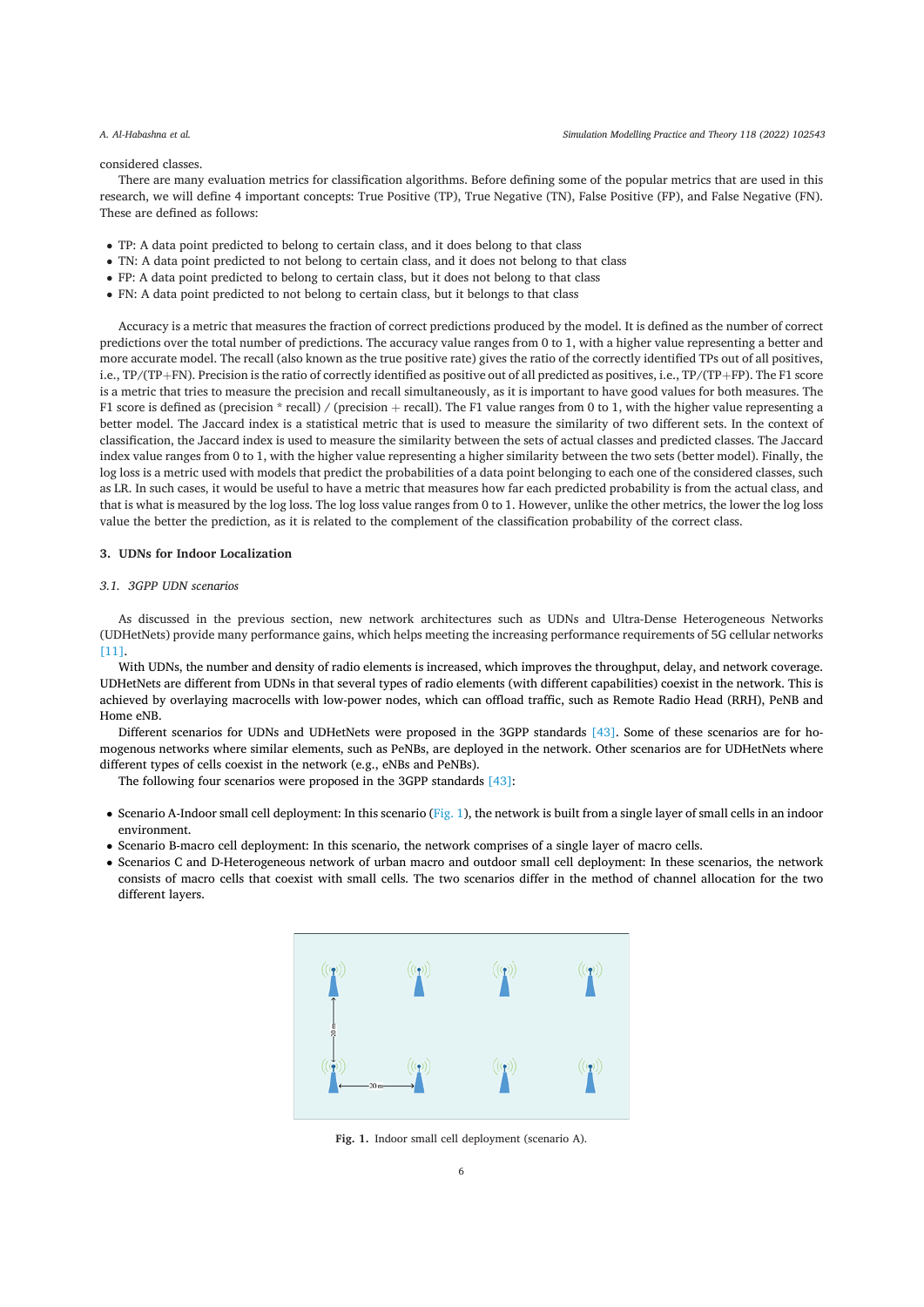In this work, we focus on scenario A (indoor small cell deployment) because our goal is utilizing UDNs for indoor localization and building occupancy-count estimation. Table 1 lists the transmission parameters provided by the 3GPP standard for this scenario. These parameters will be adopted in our work. Most importantly, the table states that the scenario is constructed from a single layer (homogenous network) of Transmission Points (TPs), and the recommended distances between these points are 20 m or 30 m.

## 3.2. Methodology and localization approach

In this work, the RSSI values sent from the UEs to the PeNBs are used for localization. Fingerprinting-based localization is employed here. Fingerprinting is composed of two main phases: the training phase and the localization phase. In the training phase, a database of pairs of positions in the building and the corresponding RSSI values (for that position) is first built. In the localization phase, the fingerprinting database is used to estimate the location of the UEs from the RSSI values received from the devices to be localized.

We ran simulations for indoor UDN scenarios. Multiple datasets (of UEs' locations and corresponding RSSI values) were collected from the outputs of the simulation experiments. From the collected data, a fingerprinting database is built. Various ML models for indoor localization and building occupancy-count estimation in UDNs were developed and evaluated. Localization accuracy is considered as the performance metric for indoor localization. Various metrics (accuracy, precision, etc.) are used to evaluate occupancy detection inside the building.

In the following sections, we discuss in detail the approach used for localization and occupancy-count estimation, as well as the developed model for UDNs.

#### 4. Data collection method and the model

#### 4.1. Data collection

In the proposed method, we employ the RSSI values that are calculated by the UEs, based on the strength of the received Reference Signal (RS) that is transmitted by the PeNBs. Here, we discuss the proposed method for data collection, which is illustrated in Fig. 2.

PeNBs send a RS periodically to the UEs. RS is a special signal that exists only at the PHY layer, and it is not used to deliver data, but rather to convey to the UEs the reference point for the downlink power. The RS is also used by the UEs for channel estimation. As the RS data is known by both the sending PeNB and the UE, the UE can compare the received RS to the original RS to estimate how the channel impacts the transmitted signal. The UEs also calculate the RSSI, which measures the average total received power observed only in OFDM reference symbols in the measurement bandwidth over N resource blocks.

The steps for the collection of the fingerprinting data are as follows:

- PeNBs send the RS periodically.
- The RS is received by UEs within the transmission range.
- The UEs estimate the RSSI values.
- UEs send to their serving PeNBs reports of the RSSI values from the surrounding PeNBs.
- These reports are forwarded to a central processing unit/server to process the data and perform localization.
- ML-based models are used to estimate locations of UEs. Location of UEs can be provided as a service (security is beyond the scope of this work).

## 4.2. DEVS model

As previously mentioned, we defined a DEVS model for an indoor UDN network (scenario A) [43]. Fig. 3 illustrates our model, which contains an Area coupled model, which comprises of a Transmission Medium atomic model, many PeNB atomic models, and many UE coupled models. Furthermore, the model contains the Processing Unit/Server and Manager atomic models.

Instances of the PeNB model represent PeNBs in the studied area. The PeNBs send RS that is received by the UEs in the area. RS is generated by the PeNBs regularly (e.g., every 5 ms).

A UE coupled model consists of two atomic models: UE Queue and UE Controller. Incoming messages are cached in the UE Queue. The Queue atomic model includes a functionality to check the destination address of a received message and drop messages with a destination address that is not a broadcast address or does not match that of the UE. The UE Controller is where the processing

| таріе т                                 |  |  |
|-----------------------------------------|--|--|
| Transmission parameters for scenario A. |  |  |

 $-$ 

| Parameters                       | Scenario A                                    |
|----------------------------------|-----------------------------------------------|
| Type                             | Indoor Hotspot (Fig. 1)                       |
| Layout                           | Single layer (indoor TP)                      |
| <b>Inter-Site Distance (ISD)</b> | $20m$ , $30m$                                 |
| <b>Carrier frequency</b>         | 3.5 GHz                                       |
| <b>System Bandwidth</b>          | 10MHz (50RBs)                                 |
| <b>Channel model</b>             | Channel model available in document TR 36.814 |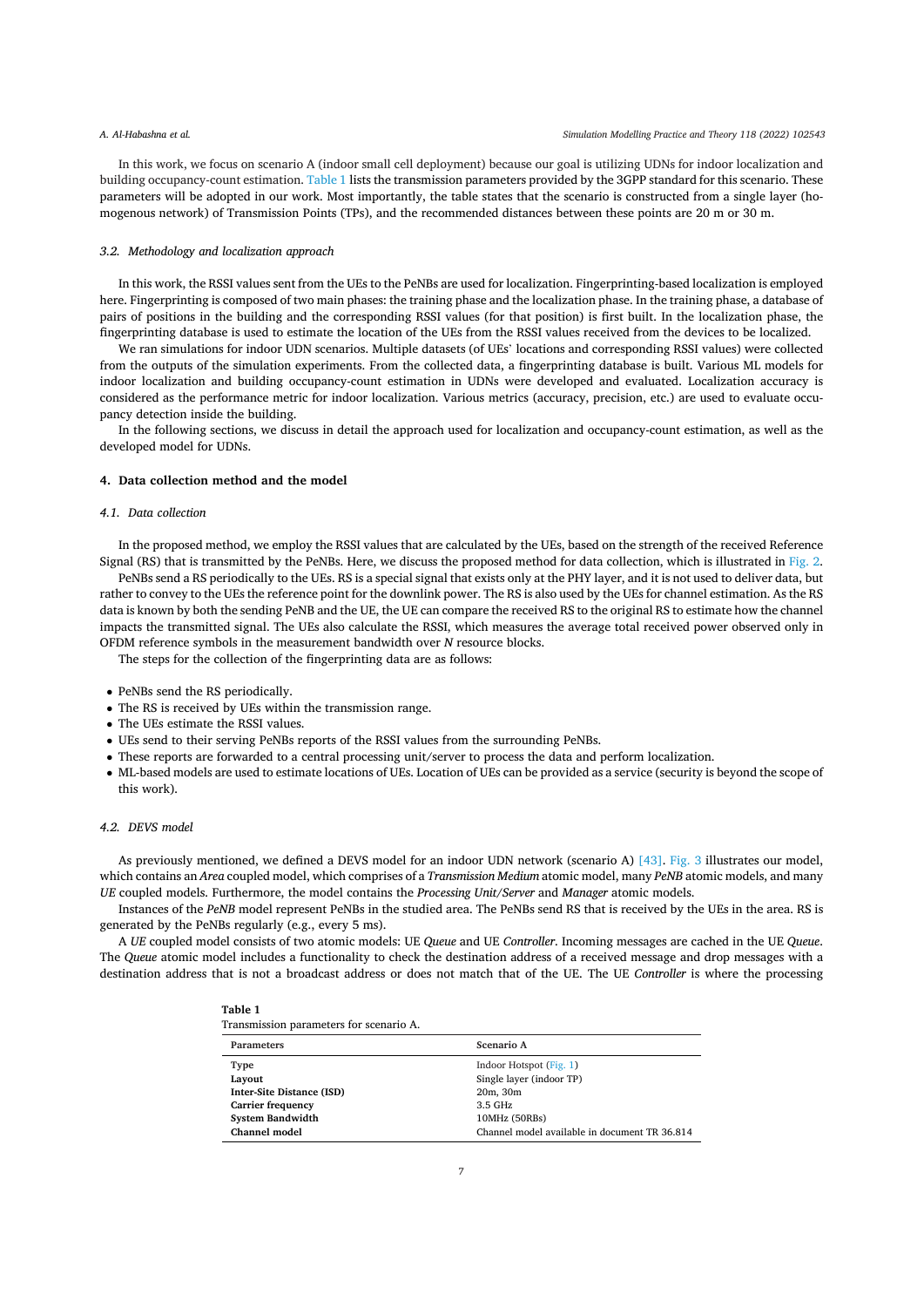Simulation Modelling Practice and Theory 118 (2022) 102543



Fig. 2. Data collection method.



Fig. 3. UDN DEVS model.

performed by the UE is implemented. The transmission medium is modeled with the Medium atomic model. The Processing Unit/Server is any component in the access or core network that can be selected to process the data. It is the central location where RSSI data is forwarded, and where the models are used for inference to perform localization or occupancy detection.

The Manager atomic model is used to initialize and update the different parameters throughout the simulation, such as the wireless environment and the links between the eNBs and UEs. In the following, we discuss the transmission model adopted in this study.

## 4.3. Transmission model

In this study, we consider pathloss, shadowing, as well as small-scale fading. The pathloss model for indoor hotspot [44] was employed here. This model is composed of two pathloss equations. One is for the Line Of Sight (LOS) case, and the other is for the None Line Of Sight (NLOS) case. These are shown in Table 2.

PL in Table 2 is the pathloss in dB, d is the distance between the transmitter and receiver in meters,  $f_c$  is the carrier frequency in GHz,

| Table 2                             |  |
|-------------------------------------|--|
| Indoor hotspot pathloss model [43]. |  |

| Scenario    | Path loss [dB] Note: $f_c$ [GHz], Distance [m]      | Shadow fading std [dB] | Applicability range, antenna height default values         |
|-------------|-----------------------------------------------------|------------------------|------------------------------------------------------------|
| LOS         | $PL = 16.9 \log_{10}(d) + 32.8 + 20 \log_{10}(f_c)$ | $\sigma = 3$           | 3 m < d < 100 m<br>$h_{RS} = 3.6$ m                        |
| <b>NLOS</b> |                                                     |                        | $h_{UT} = 1 - 2.5$ m<br>$10 \text{ m} < d < 150 \text{ m}$ |
|             | $PL = 43.3\log_{10}(d) + 11.5 + 20\log_{10}(f_c)$   | $\sigma = 4$           | $h_{BS} = 3.6$ m<br>$h_{IT} = 1 - 2.5$ m                   |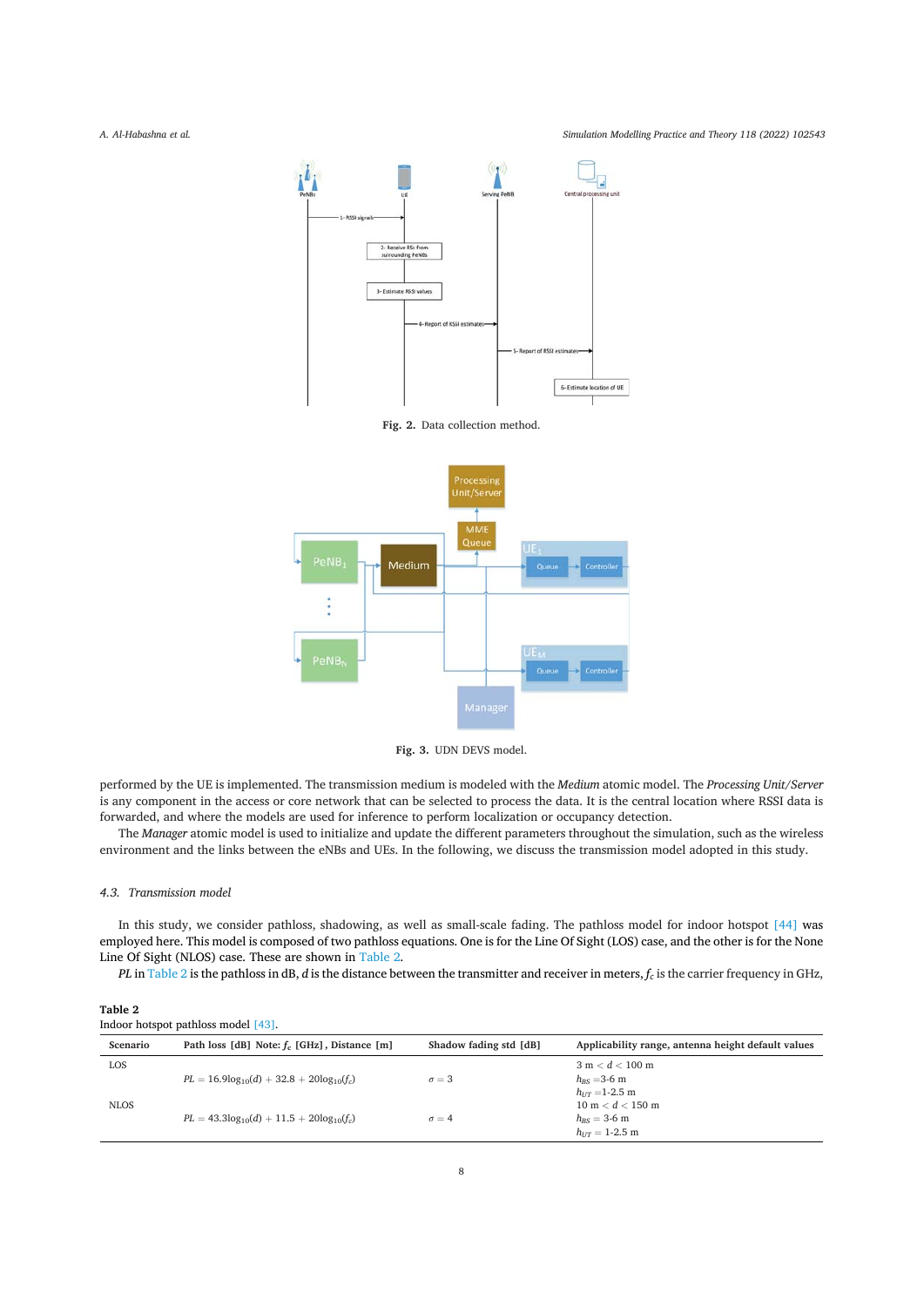and  $\sigma$  is the shadow fading standard deviation in dB.

The LOS probability is used to determine whether a certain link is a LOS or NLOS. The LOS probability for Indoor Hotspot model was adopted [44]. The formula for the LOS probability is given as follows,

$$
P_{LOS} = \begin{cases} 1, & d \le 18 \\ e^{\frac{-(d-18)}{27}}, & 18 < d < 37 \\ 0.5, & d > 37 \end{cases}
$$
 (1)

where d is the distance between the transmitter and receiver in meters. The NLOS probability is given by:

$$
P_{NLOS} = 1 - P_{LOS} \tag{2}
$$

As can be seen from the equation, the LOS probability depends on the distance between the transmitter and receiver. In addition to pathloss and shadowing, we considered small-scale fading. It is worth mentioning that we use the scenario and channel model above for indoor environment because they are adopted by the 3GPP standard. However, there are other channel models proposed by researchers (e.g., [45,46]) that could be considered in future work.

## 5. Simulation scenarios and results

In this section, we present the results we obtained for indoor localization and building occupancy-count estimation. First, we present the results for indoor localization. Afterwards, we present the obtained results for occupancy estimation at the building level. Finally, we present the obtained results for occupancy estimation for parts of a building.

## 5.1. Indoor localization with kNN

As previously discussed, a fingerprinting approach is considered for localization in this study. As such, we consider a scenario with a grid of UEs distributed in the studied area to build the fingerprinting database. Fig. 4 shows the employed scenario. The figure depicts a scenario with 8 PeNBs distributed evenly in an area of 40 m  $\times$  80 m. We use the recommended ISD, i.e., 20. The same ISD can be used to distribute the PeNBs in an area with different dimensions and fewer PeNBs can be used to cover a smaller area. Furthermore, a grid of UEs is distributed in the area with a separation of  $2 \text{ m} \times 2 \text{ m}$ . These UEs will be used to build the fingerprinting database.

Two ML algorithms are used to build the localization models: kNN and DNN. In this section, we present the localization results obtained with kNN, and in Section 5.2, we present the results obtained with DNN.

With the kNN algorithm, we use different values for k (the number of neighbors). We divided the data set into a training set, which comprises 80% of the data set, and a test set which includes 20% of the data set. We use the test set to generate predictions with kNN with different k values. We use predictions generated with the test set to evaluate the results and choose the best k value. We use the localization/estimation error as the evaluation metric to assess the accuracy of the localization approach.

Table 3 shows the mean estimation error values for different  $k$  values, and different values for the simulation period,  $T$ , i.e., the simulation period over which the UEs locations and corresponding RSSI values were collected. The longer the period T the bigger the data set collected and used in the fingerprinting database. Table 3 shows that an estimation accuracy of 5.7 m can be achieved with data captured in as little as 500 ms. This is already an improvement over proposed systems based on cellular networks. A comparison with results achieved by other proposed cellular network-based systems is provided in Section 5.2. Furthermore, we will see in Section 5.4 that reducing the inter-distance between the stations will further improve the localization accuracy. The results also show that a k value of 12 seems to give the lowest estimation error. Generally speaking, increasing the k value will cause more nearby neighbors to be involved in estimating the location, and hence achieve a more accurate estimation. However, after a certain point, increasing the k value will cause neighbors who have values that are far from the real location to be involved, increasing the estimation error.

Fig. 5 shows the learning curve for the localization approach (with  $k=12$ ), i.e., the achieved estimation error with the simulation interval, T, which indicates the length of the data set used with the kNN algorithm. The longer the simulation period, the bigger the dataset collected and used to train our model. As one can see, the approach starts to plateau after 500 ms. After 500 ms, doubling the



Fig. 4. Simulation scenario for the indoor localizatino experiment.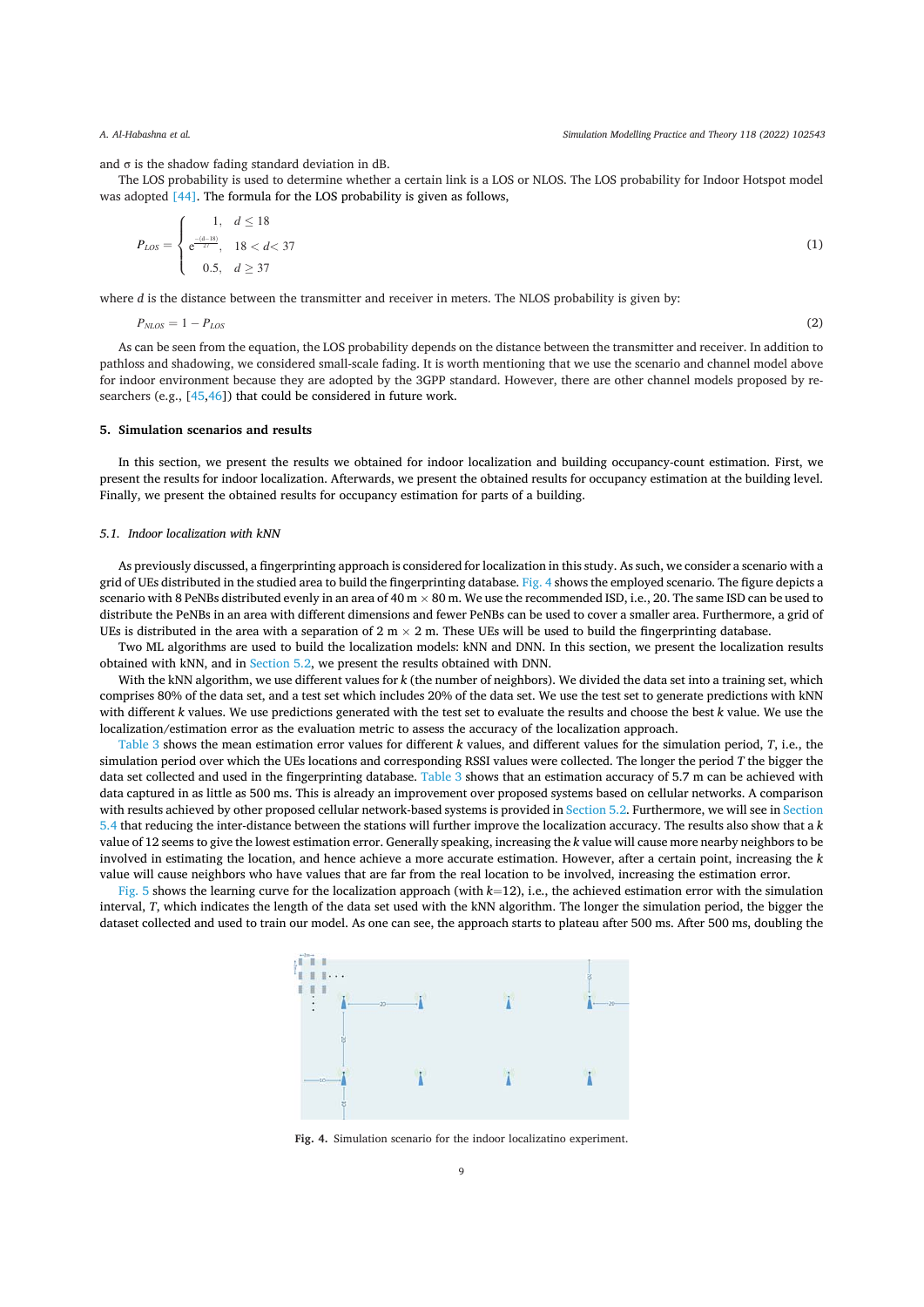#### Table 3

Mean localization error (in meter) for different values of k and T.

| ^        |        |        |        |        |  |
|----------|--------|--------|--------|--------|--|
| $T$ (ms) | 4      | 8      | 12     | 16     |  |
| 100      | 6.4999 | 6.3075 | 6.3035 | 6.3839 |  |
| 200      | 6.2313 | 6.0313 | 6.0120 | 6.0391 |  |
| 300      | 6.1804 | 5.9125 | 5.8646 | 5.8773 |  |
| 400      | 6.1397 | 5.8292 | 5.7739 | 5.7786 |  |
| 500      | 6.0942 | 5.8036 | 5.7213 | 5.7245 |  |

dataset/interval only achieved a 0.14 m improvement in the localization error.

Table 4 shows the mean and the 95% Confidence Interval (CI) of the estimation errors. A 95% confidence interval is the range of values that you can be 95% certain it contains the true mean of the population. As one can see, the CI values are exceptionally low, which indicates that the shown mean values represent with high confidence, the actual mean of the estimation errors.

Fig. 6 shows the boxplot of the estimation error for estimations obtained with 2 different models. The first model was trained with data collected over 0.5 s, while the second was obtained with data collected over 1 s. As mentioned before, the difference in the mean of the estimation error achieved by both models was only 0.14 ms, which means that doubling the simulation period (dataset) did not achieve a significant improvement in the estimation results. Fig. 6 shows the minimum, first quartile (Q1), median, third quartile (Q3), and maximum values for the estimation errors achieved with both models. As one can see, the statistics obtained from both models are similar, which further confirms that increasing the size of the dataset beyond 500 ms did not achieve significant improvement.

In the following, we evaluate the improvement achieved by decreasing the spacing of the test points, i.e., decrease the spacing between the UEs in the UE grid used to collect the data set. At simulation interval  $T=200$  ms, the mean values (for the estimation error) achieved by  $2 \text{ m} \times 2 \text{ m}$  grid and  $1 \text{ m} \times 1 \text{ m}$  grid are 5.72 m and 5.50 m, respectively. As such, reducing the spacing between the test points, which results in increasing the number of test points by a factor of 4, did not cause a significant improvement in the achieved mean estimation error (only 0.22 m). It is worth mentioning that increasing the number of test points by a factor of 4 results in increasing the number of computations and the model's training time significantly. Fig. 7 shows the boxplot of the estimation error for the 2 models with different spacing between UEs in the grid. The figure shows that the statistics of the estimation errors achieved with both models are close. For instance, one can see that the maximum estimation error achieved by the 1 m  $\times$  1 m grid is not a significant improvement from the one achieved by the  $2 m \times 2 m$  grid. This can be explained by the fact that moving a UE closer or further away from the PeNB by 1m does not cause a considerable difference in the values of the received signal strength. Considering the major increase in the computations and model training time, we can conclude that a grid of  $2 \text{ m} \times 2 \text{ m}$  would be enough for training the model

## 5.2. Indoor localization with deep neural netwrok

Here we build a localization model from the fingerprinting database used in the previous section. However, we use a DNN instead of the kNN algorithm. The DNN has an input layer, two hidden layers, and an output layer. Each hidden layer has 30 nodes. The features for the DNN are the RSSI received from the different PeNB, while the predicted values (dependent variables) are the coordinates of the device in the building. The architecture of the DNN is shown in Fig. 8. The dataset was divided into training and test sets, where the training set comprises of 80% of the complete set. The stochastic gradient descent algorithm was used to train the DNN with learning rate of  $10^{-4}$ . The architecture of the DNN was selected empirically. Multiple NN architectures were trained as well, but we show results for the DNN above as it gives the most accurate predictions (localization results).

The localization accuracy achieved with the DNN is 5.4 m (with a simulation period of 500 ms), which is a small improvement over that achieved with kNN with  $k=12$  and with the same simulation period (5.72 m). This improvement is expected, because a DNN is a



Fig. 5. Learning curve for the kNN algorithm.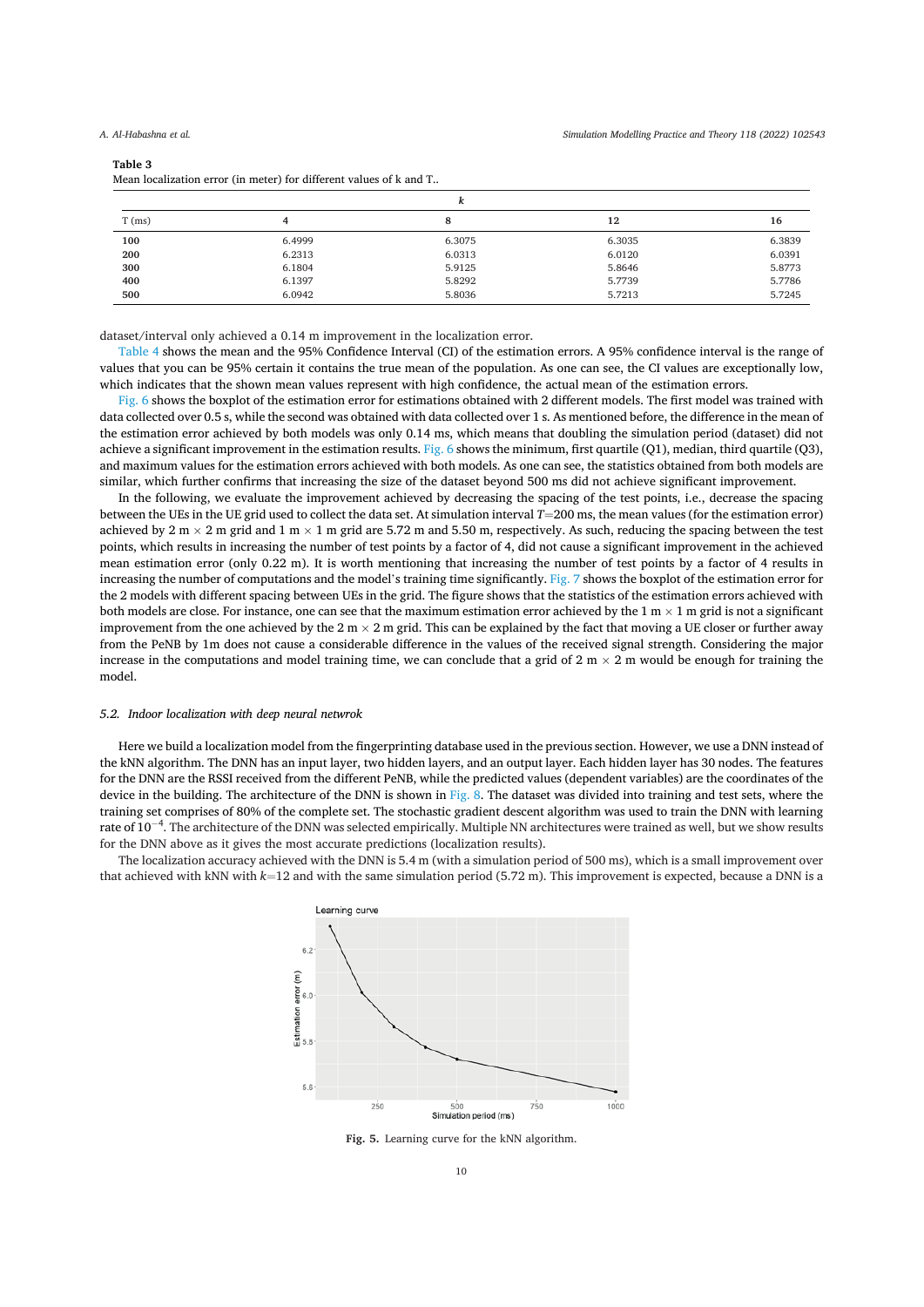Table 4

|            | Mean and 95% CI of the localization error for different values of k and $T=500$ . |
|------------|-----------------------------------------------------------------------------------|
| Mean $(m)$ | 95% CI (m)                                                                        |

|    | Mean $(m)$ | 95% CI (m)   |
|----|------------|--------------|
| 4  | 6.0942     | $\pm 0.0480$ |
| 8  | 5.8035     | $\pm 0.0453$ |
| 12 | 5.7213     | ± 0.0446     |
| 16 | 5.7145     | $\pm 0.0447$ |
|    |            |              |



Fig. 6. Boxplot of the estimation errors with different simulation setup.



Fig. 7. Boxplot of the estimation errors with different simulation periods.

more sophisticated algorithm for supervised learning, and as previously discussed, an optimization algorithm is used to optimize the weights of the neurons to minimize the estimation error. As such, DNN is more robust to noise in the training data than other ML algorithms such as kNN.

Fig. 9 shows the learning curve for the localization model developed with the DNN, i.e., the achieved estimation error with the simulation interval, T, which indicates the length of the data set used to train the DNN. The longer the simulation period, the bigger the dataset collected and used to train our model. As one can see, the approach starts to plateau after 300 ms, where increasing the simulation period, and consequently the training data, did not cause a significant improvement on the localization accuracy. For instance, increasing the simulation period from 500 ms to 1 sec (double) only caused a 0.1 m increase in the localization accuracy.

Fig. 10 shows the boxplot of the estimation errors achieved with the DNN and kNN  $(k = 12)$ . As one can see, small improvements are achieved with the DNN over the kNN in terms of localization errors. In addition to the slight reduction in the average localization error (as discussed above) and the median value (Fig. 10), one can see from Fig. 10 that the maximum localization error is also reduced by about 1 m. Again, this is since DNN is a more sophisticated algorithm for supervised learning, where an optimization algorithm is used to optimize the weights of the neurons to minimize the estimation error.

Table 5 provides a comparison of our results above (using kNN and DNN) with the results achieved by other proposed cellular network-based systems. As can be seen from Table 5, our results provide a significant improvement over those achieved by other proposed systems. Furthermore, we will see in Section 5.4 that reducing the inter-distance between the stations will further improve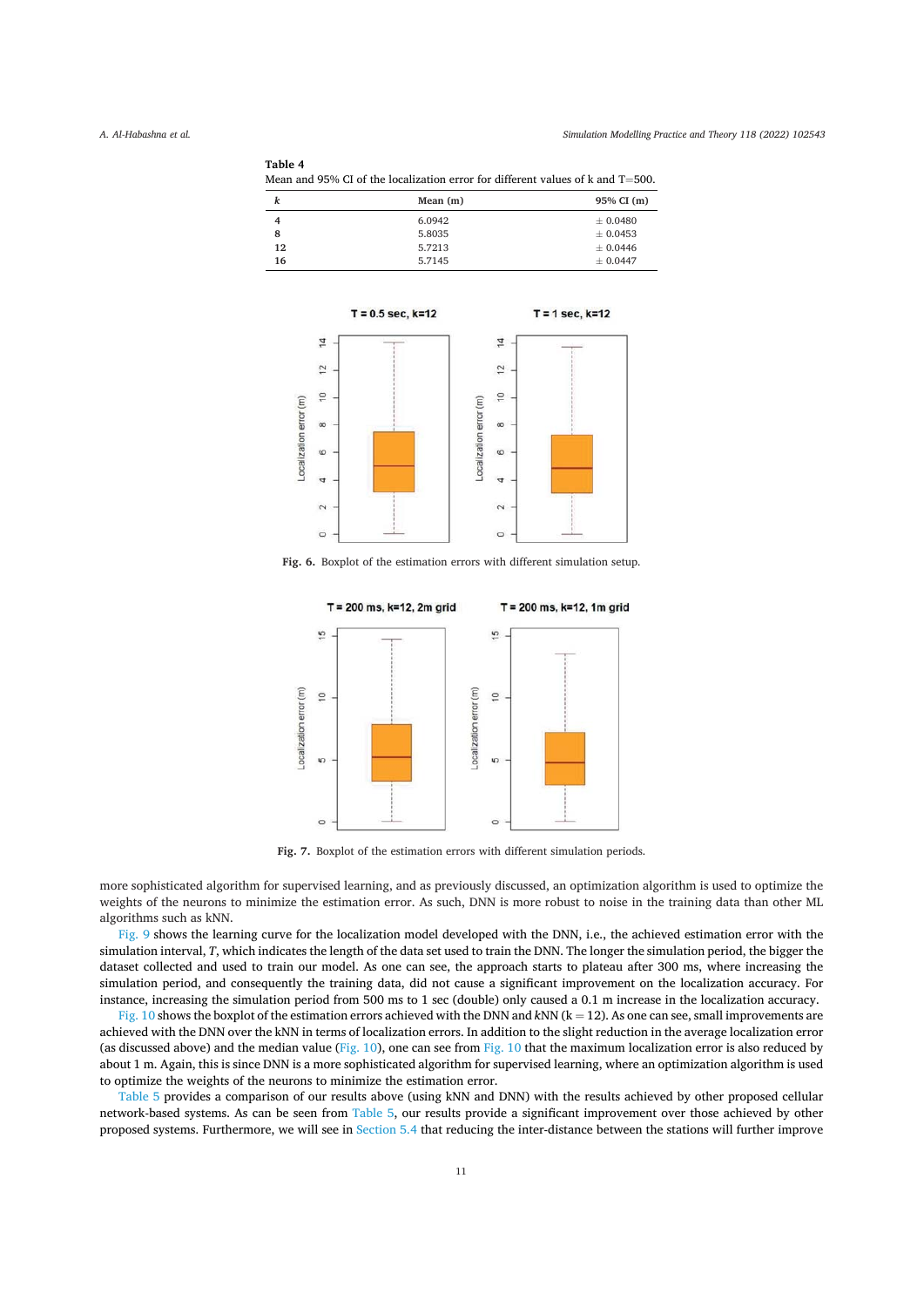Simulation Modelling Practice and Theory 118 (2022) 102543



Fig. 8. The architecture of the trained DNN.







Fig. 10. Boxplot of the estimation errors with kNN and DNN.

the localization accuracy.

## 5.3. Building occupancy count estimation

In this section, we consider the problem of building occupancy-count estimation, i.e., estimating the number of people in the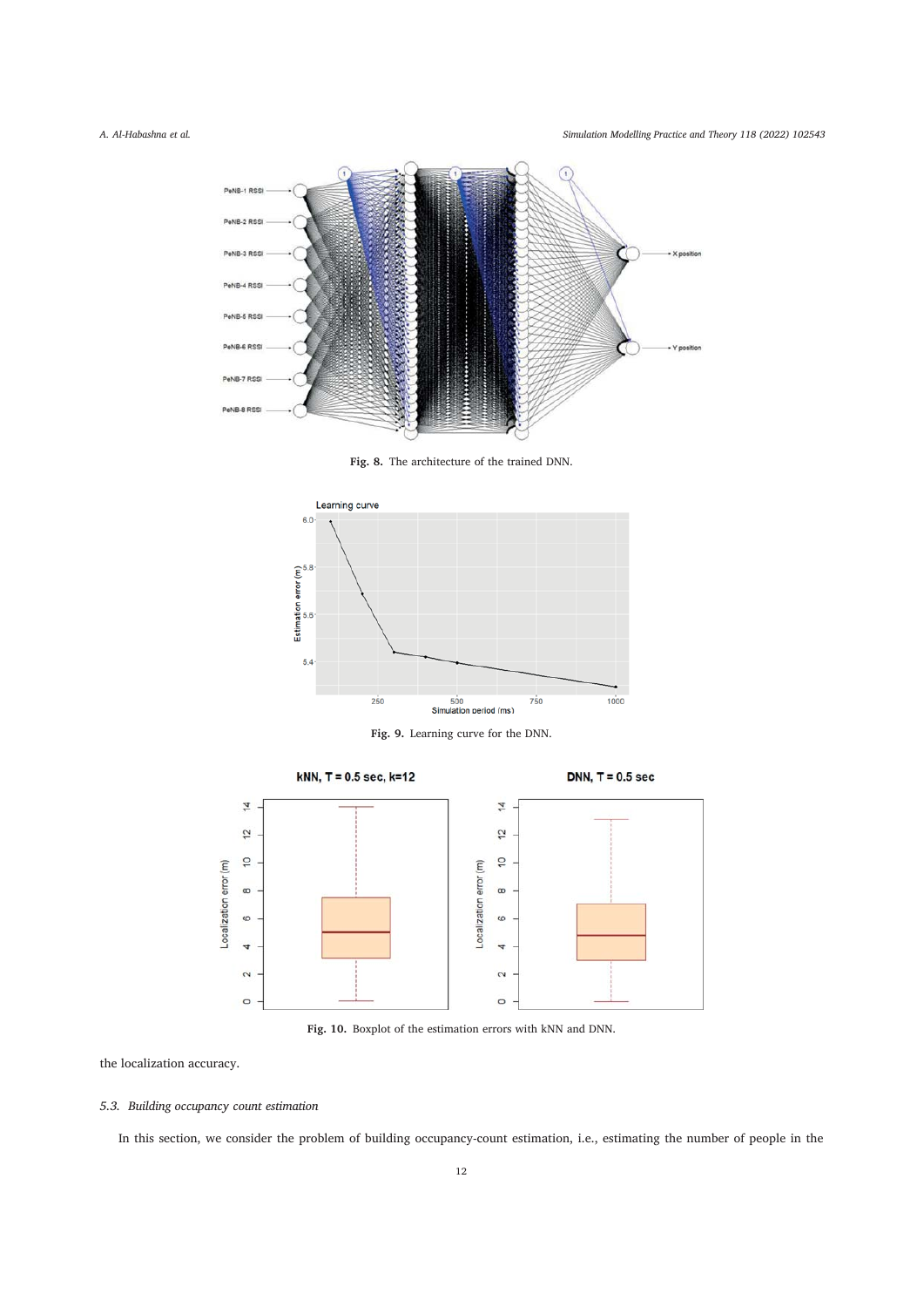#### Table 5

Comparison with results achieved with other proposed cellular network-based systems.

|                          | Mean localization error (m) | RMSE(m) | Median (m) | $68th$ percentile (m) |
|--------------------------|-----------------------------|---------|------------|-----------------------|
| Our work (kNN)           | 5.72                        | 6.68    | 5.02       | 6.78                  |
| Our work (DNN)           | 5.39                        | 6.36    | 4.79       | 6.29                  |
| <b>EKAT [30]</b>         |                             | 9.61    |            |                       |
| <b>TNR [30]</b>          |                             | 11.50   |            |                       |
| CellSense (rural) [47]   | -                           | -       | 42.43      |                       |
| CellSense (urban) $[47]$ | ۰                           |         | 27.86      |                       |
| RNN-LSTM [32]            |                             | 9.02    |            | ۰                     |
| TA-based [29]            |                             |         |            | 62.0                  |

building using their 5G mobile devices. The problem of occupant detection inside the building is formulated as a binary-classification problem. The two classes considered are users inside the building (the "inside" class) and users outside the building (the "outside" class). The Processing Unit can easily use the total number of UEs that are detected inside the building (classified as inside) as the building occupancy-count estimation.

As with localization, a fingerprinting-based approach is considered here, where a grid of UEs is used to collect RSSI values and build a fingerprinting database. However, instead of estimating the location of the UEs here, the developed models classify the users into one of the two aforementioned classes, based on their RSSI values from the different stations.

The considered scenario is shown in Fig. 11. As shown in the figure, the scenario has a 100 m  $\times$  60 m area. The area contains an 80  $m \times 40$  m building. This means that out of the total 6000  $m^2$  area, 3200  $m^2$  is an indoor sub-area, and the rest is an outdoor sub-area. A grid of UEs with  $2 \text{ m} \times 2 \text{ m}$  separation is used to build the fingerprinting database. UEs inside the red border are considered inside the building, and the remaining UEs are considered outside the building. The total number of UEs is 1581. The number of UEs inside and outside the building is 741 and 840, respectively. The simulation duration was set to 500 ms. Four algorithms were used to build classification models that can be used to classify whether users are inside or outside the building. The used algorithms are: kNN, decision tree, SVM, and LR.

The kNN algorithm can be used for solving regression as well as classification problems. The difference is in the last step. When used for regression, the algorithm uses the values of the nearest neighbors to predict the value (e.g., by taking the average value). On the other hand, when used for classification, it will use the most popular value among the values of the nearest neighbors as the chosen class. We train kNN models with different values of k. The obtained results are shown in Fig. 12. As can be seen in the figure, the best accuracy is achieved at  $k = 3$ , which is 0.999272. Furthermore, as one can tell, this is a high accuracy for classification, which means that the algorithm can be used to accurately estimate the count of devices in the building.

The second algorithm used to build a classification model is decision tree. The maximum depth parameter used is 6. This value was chosen empirically by testing with different values. The classification accuracy achieved with decision tree is 0.993548, which is also remarkably high, although it is slightly lower than that achieved with kNN. A third model was trained with the SVM algorithm. The classification accuracy achieved with SVM is 0.999557. The last classification model was trained with LR. In addition to classification, LR can be used to estimate the probability of each predicted class. The classification accuracy achieved with LR was 0.991429. High classification accuracy was achieved with the 4 classification algorithms. This verifies that the proposed approach can be used to accurately predict the number of occupants in a building. In addition to the classification accuracy, we also measured other metrics to evaluate the classification. These are the Jaccard index, F1 score, and the log loss for LR. All the obtained values are summarized in Table 6. As one can see, high values were achieved for the Jaccard and F1 scores with all the algorithms.

Comparing the results obtained here for binary classification of UEs (as "inside" or "outside") with the results achieved for localization, we can see that the proposed approach on using ML algorithms with UDNs can achieve higher success with occupancy count estimation than with localization. This is due to the fact that occupancy estimation is a simpler problem to solve, i.e., classifying whether UEs are inside or outside the building, as opposed to localization where a model is used to accurately identify the location of a UEs within the building.

In addition to the above, further investigation was conducted into the small percentage of records that were misclassified. Analysis has shown that with all the used algorithms, the small percentage of misclassifications resulted by UEs that are very close to the edge of the building. The distortion (due to noise, shadowing, etc.) on the received signals of UE that is very close to the edge could sometimes be enough to cause such misclassification.

## 5.4. Occupancy-count estimation in parts of a building

In this section, we built a localization model like the one in the previous sections and use it to estimate the occupant count in parts of a building as opposed to the whole building. For the experiment in this section, we built a model for one of the floors in a building at Carleton University, Canada. The floor plan is shown in Fig. 13. The dimension of the floor is 18.56 m  $\times$  46.84 m. In this experiment, we are interested in estimating the occupant count in areas labeled as lab-1, lab-2, and lab-3. For this purpose, we build a fingerprinting database for the building, with 8 PeNBs distributed in the building. To fit them into the building, we reduced the inter-distance between them to 10 m. A grid of UEs with separation of 2 m  $\times$  2 m is also used to build the fingerprinting database.

As with the previous experiments, we divided the collected data into training (80%) and test (20%) sets. We train a localization model with a DNN, with 2 hidden layers of 30 nodes each. Results show that with this setup (reduced inter-distance), the average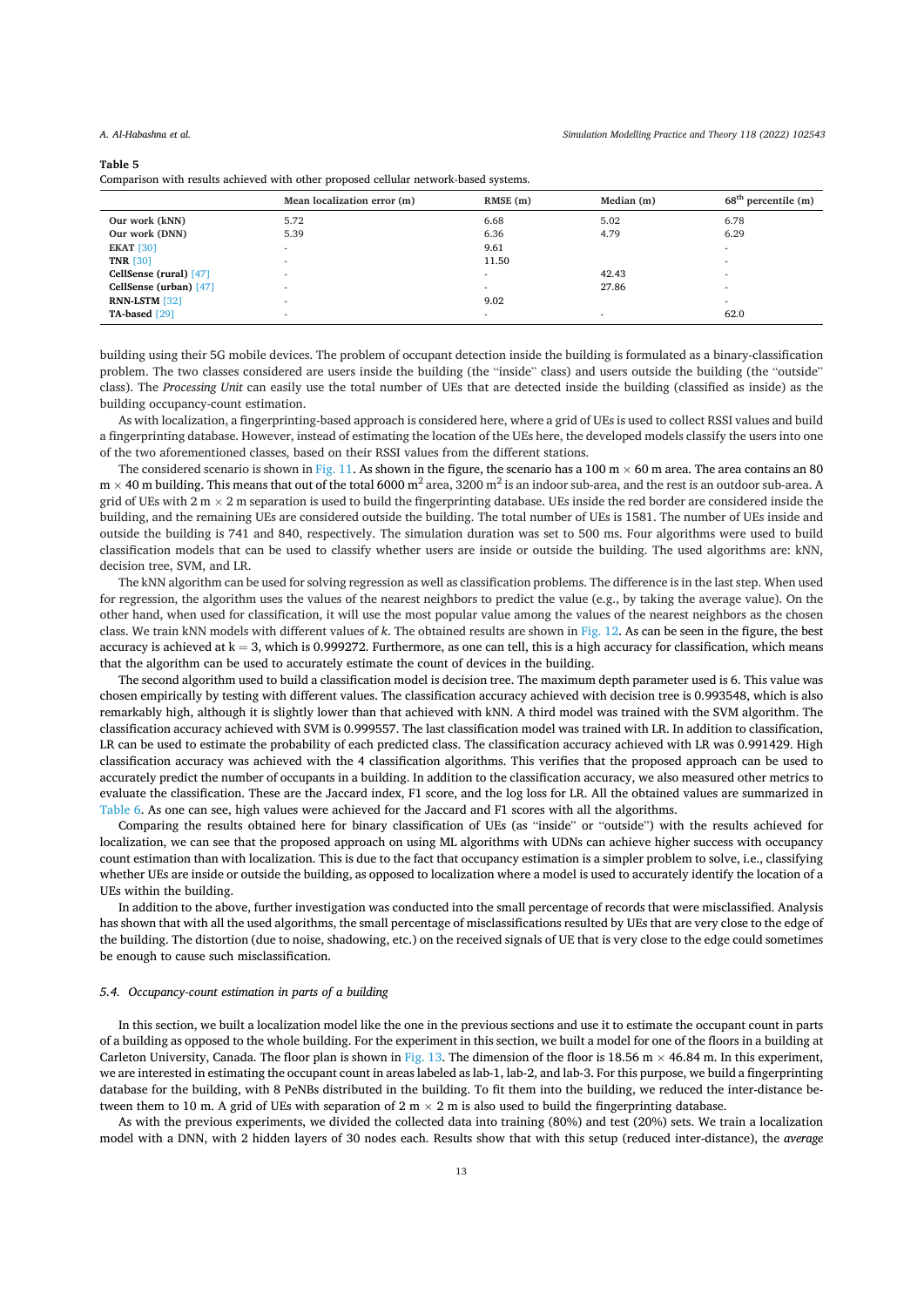

Fig. 11. Scenario considered for building occupancy-count estimation.



Fig. 12. Classification accuracy for kNN vs. the selected number of neighbors, k.

Table 6

Jaccard score, F1 score, and the log loss for all the classification algorithms.

| Algorithm     | Jaccard  | F1-score | Log loss                 |
|---------------|----------|----------|--------------------------|
| <b>kNN</b>    | 0.998193 | 0.999019 |                          |
| Decision tree | 0.988172 | 0.993548 |                          |
| <b>SVM</b>    | 0.999184 | 0.999557 | $\overline{\phantom{a}}$ |
| LR            | 0.984222 | 0.991434 | 0.039799                 |

localization error was reduced to 3.29 m. Fig. 14 shows the boxplot of the localization error with the different values of inter-distance, i.e., 20 m and 10 m. As one can see, significant improvement is achieved by decreasing the inter-distance between the stations. In addition to reducing the average localization error, the maximum localization error was reduced to  $8 \text{ m}$ .

After building the fingerprinting database, we use it for localization and occupancy-count estimation on a new test set of UEs located in the areas of interest, i.e., lab-1, lab-2, and lab-3. We distributed 100 UEs randomly throughout the building. Then, we use the localization model, to estimate the location of the UEs. It is worth mentioning that the average localization error obtained in the experiment was 2.90 m. Afterwards, we take 3 sets of measurements. The first set of measurements is the number of UEs that were originally located in each of the 3 labs. The second set of measurements comprises the number of UEs that are in each of the 3 labs based on the estimated locations. The last set of measurements includes the number of UEs that were localized correctly in each one of the labs. All the measurements are summarized in Table 7.

As shown in Table 7, lab-1 contained 10 UEs, and all of them were estimated to be in lab-1, i.e., the count estimation for UEs in lab-1 was exact. For lab-2 and lab-3, the estimated count is missing only 1 UE. From these results, one can say that the model can be used to accurately estimate the UE count in parts of the buildings (e.g., lab area).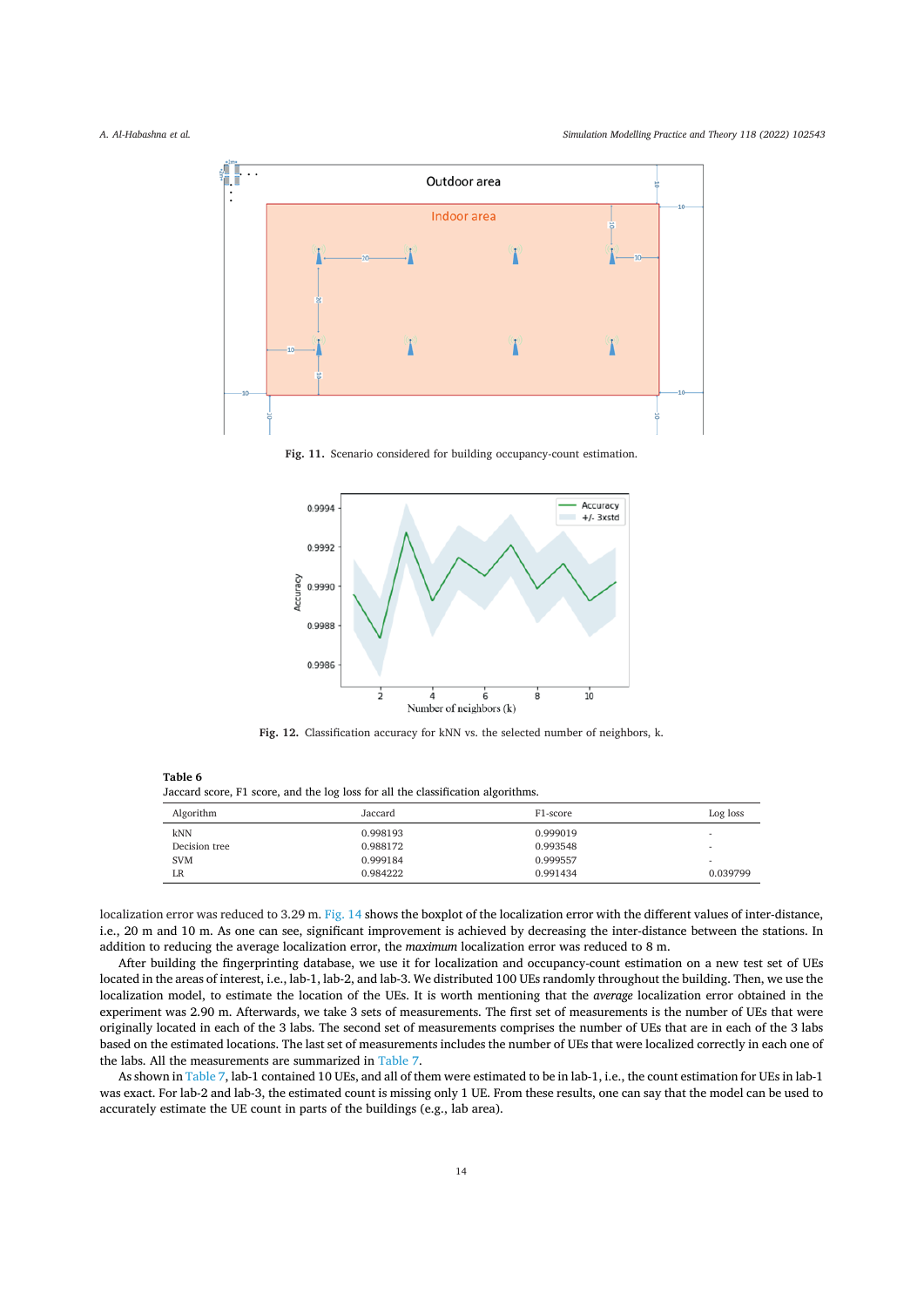A. Al-Habashna et al.

Simulation Modelling Practice and Theory 118 (2022) 102543



Fig. 13. Floor plan used in our experiment.



Fig. 14. Box plot of the ocalization with different values for the PeNB interdistance.

## 6. Conclusion

The interest and market for indoor localization are increasing at a rapid rate, due to its importance in many areas such as healthcare, defense and military, logistics and warehousing, and mobile applications. Moreover, the ability to sense mobile devices in indoor environments can be used for building occupancy-count estimation, which is crucial in optimizing building operations and management. In this paper, we present models for indoor localization and building occupancy-count estimation, with 5G Ultra-Dense Networks. An algorithm is proposed to collect Received Signal Strength Indicator (RSSI) from User Equipment (UEs) and build a fingerprinting database. Various Machine Learning (ML) algorithms were used to estimate the location of UEs in buildings from their RSSI values. Obtained results based on Indoor Hotspot scenarios from the 3GPP standards show that a localization accuracy close to 5 m can be achieved with an inter-distance of 20 m between stations, and a localization accuracy of 3.29 m with an inter-distance spacing of 10 m. This is an improvement over proposed systems based on cellular networks.

Additionally, detection of users in the building is treated as a binary-classification problem. Various ML algorithms were used to build models for the detection of users inside the building for occupancy-count estimation. Our results show that the proposed

Table 7 Results for the occupancy count for all the considered labs.

| . .<br>. |         |         |
|----------|---------|---------|
| $Lab-1$  | $Lab-2$ | $Lab-3$ |
| 10       | 10      |         |
| 10       | 10      |         |
| 10       |         |         |
|          |         |         |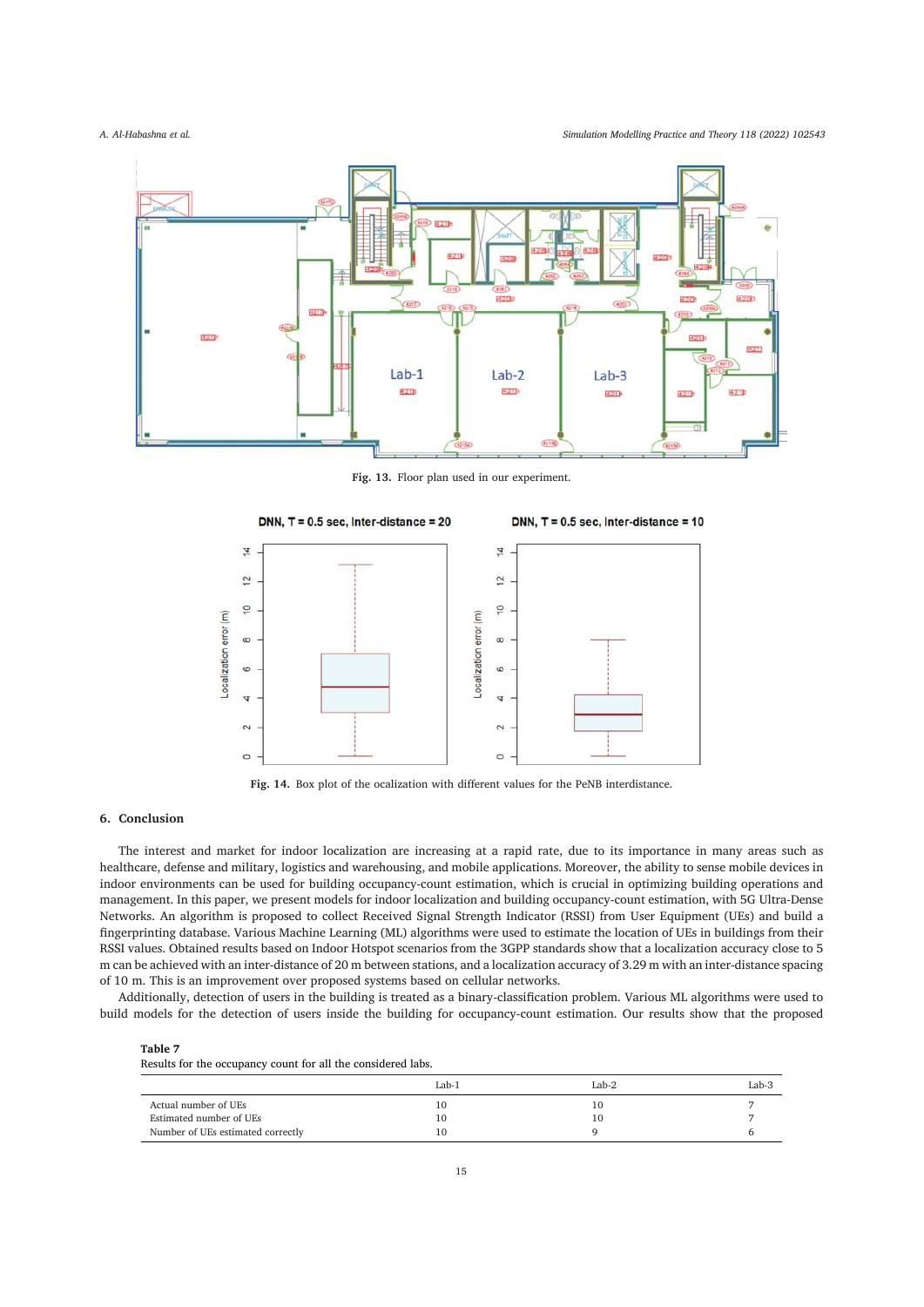solutions can be used to detect devices and obtain occupancy-count estimations in the building with high accuracy. Finally, the localization of users is used to estimate the occupancy count in parts of the building (e.g., lab area). Simulation results based on a model for an actual building show that UDNs can provide accurate count estimations at a finer level (e.g., parts of a building). In future work, 5G UDN scenarios with higher levels of network densification can be considered.

#### Acknowledgements

This work was partially funded by the Natural Sciences and Engineering Research Council of Canada (NSERC).

## References

- [1] F. Zafari, A. Gkelias, K. Leung, A survey of indoor localization systems and technologies, IEEE Commun. Surv. Tutorials. 21 (3) (2017) 2568-2599, https://doi. α/10 1109/COMST 2019 2911558
- [2] Z. Chen, C. Jiang, L. Xie, Building occupancy estimation and detection: A review, Energy and Buildings 169 (2018) 260-270, https://doi.org/10.1016/J. ENBUILD.2018.03.084
- [3] W. Shen, G. Newsham, B. Gunay, Leveraging existing occupancy-related data for optimal control of commercial office buildings-A review, Adv. Eng. Inform. 33 (2017) 230-242, https://doi.org/10.1016/J.AEI.2016.12.008
- [4] IEA, Buildings-A source of enormous untapped efficiency potential, 2021. https://www.iea.org/topics/buildings. (Accessed 10 March 2021). accessed March 10.2021.
- [5] J. Xue, J. Liu, M. Sheng, Y. Shi, J. Li, A WiFi fingerprint based high-adaptability indoor localization via machine learning, China Commun. 17 (2020) 247-259, https://doi.org/10.23919/J.CC.2020.07.018.
- [6] S. Wei, J. Wang, Z. Zhao, Poster abstract-LocTag: Passive WiFi tag for robust indoor localization via smartphones, in: IEEE Conference on Computer Communications Workshops (INFOCOM WKSHPS), 2020, pp. 1342-1343, https://doi.org/10.1109/INFOCOMWKSHPS50562.2020.9162919
- [7] M.A. Nassar, L. Luxford, P. Cole, G. Oatley, P. Koutsakis, Real-time localisation system for GPS-denied open areas using smart street furniture, Simul. Model. Pract. Theory 112 (2021), 102372. https://doi.org/10.1016/J.SIMPAT.2021.102372
- [8] S.G. Obreja, A. Vulpe, Evaluation of an indoor localization solution based on bluetooth low energy beacons, in: 2020 13th International Conference on Communications (COMM), 2020, pp. 227-231, https://doi.org/10.1109/COMM48946.2020.9141987
- [9] M. D'Aloia, A. Longo, G. Guadagno, M. Pulpito, P. Fornarelli, P.N. Laera, D. Manni, M. Rizzi, IoT indoor localization with AI technique, in: 2020 IEEE
- International Workshop on Metrology for Industry 4.0 & IoT, 2020, pp. 654-658, https://doi.org/10.1109/METROIND4.0IOT48571.2020.913827 [10] Y. Zhang, Y. Ma, K. Liu, J. Wang, S. Li, RFID based vehicular localization for intelligent transportation systems, in: 2019 IEEE International Conference on RFID Technology and Applications (RFID-TA), 2019, pp. 267-272, https://doi.org/10.1109/RFID-TA.2019.8892053, 2019.
- [11] A. Gotsis, S. Stefanatos, A. Alexiou, UltraDense Networks-The new wireless frontier for enabling 5G access, IEEE Veh. Technol. Mag. 11 (2016) 71-78, https:// doi.org/10.1109/MVT.2015.2464831.
- [12] B.P. Zeigler, H. Praehofer, T.G. Kim, Theory of Modeling and Simulation-Integrating Discrete Event and Continuous Complex Dynamic Systems. Theory of Modeling and Simulation: Discrete Event & Iterative System Computational Foundations, Academic Press, San Diego, 2000.
- [13] G.A. Wainer, Discrete-Event Modeling and Simulation: A Practitioner's Approach, CRC Press, Boca Raton, 2009.
- [14] M. Aernouts, F. Lemic, B. Moons, J. Famaey, J. Hoebeke, M. Weyn, R. Berkvens, A multimodal localization framework design for IoT applications, Sensors 20 (2020) 4622, https://doi.org/10.3390/S20164622, 2020Page204622.
- [15] W. Njima, I. Ahriz, R. Zayani, M. Terre, R. Bouallegue, Deep CNN for indoor localization in IoT-sensor systems, Sensors 19 (2019) 3127, https://doi.org/ 10.3390/S19143127, 2019Page193127.
- [16] V.F. Mirama, L.E. Diez, A. Bahillo, V. Quintero, A survey of machine learning in pedestrian localization systems-Applications, open issues and challenges, IEEE Access 9 (2021) 120138-120157, https://doi.org/10.1109/ACCESS.2021.3108073.
- [17] F. Che, A. Ahmed, Q.Z. Ahmed, S.A.R. Zaidi, M.Z. Shakir, Machine learning based approach for indoor localization using ultra-wide bandwidth (uwb) system for industrial internet of things (IIoT), in: 2020 International Conference on UK-China Emerging Technologies (UCET), 2020, p. 2020, https://doi.org/10.1109/ UCET51115.2020.9205352
- [18] C.L. Sang, B. Steinhagen, J.D. Homburg, M. Adams, M. Hesse, U. Rückert, Identification of NLOS and multi-path conditions in UWB localization using machine learning methods, Appl. Sci. 10 (2020) 3980, https://doi.org/10.3390/APP10113980, 2020103980.
- [19] ECMA international, ECMA-368: High rate ultra wideband PHY and MAC standard, 2008. https://www.ecma-international.org/publications-and-standards/ tandards/ecma-368/. (Accessed 29 January 2022) (accessed January 29, 2022).
- [20] C. Laoudias, A. Moreira, S. Kim, S. Lee, L. Wirola, C. Fischione, A survey of enabling technologies for network localization, tracking, and navigation, IEEE Commun. Surv. Tutor. 20 (2018) 3607-3644, https://doi.org/10.1109/COMST.2018.2855063
- [21] O. Tianzhen Hong, J. Langevin, T. Hong, The human dimensions of energy use in buildings: A review, Renew. Sustain. Energy Rev. 81 (2018) 731-742, https:// doi.org/10.1016/j.rser.2017.08.019.
- [22] T.Q. Duong, X. Chu, H.A. Suraweera, Ultra-Dense Networks for 5G and Beyond: Modelling, Analysis, and Applications, Wiley Telecom, 2019
- [23] J. Liu, M. Sheng, L. Liu, J. Li, Network densification in 5G-From the short-range communications perspective, IEEE Commun. Mag. 55 (2017) 96-102, https:// doi.org/10.1109/MCOM.2017.1700487
- [24] J. Trogh, D. Plets, E. Surewaard, M. Spiessens, M. Versichele, L. Martens, W. Joseph, Outdoor location tracking of mobile devices in cellular networks, EURASIP J. Wirel. Commun. Netw. (2019) 1-18, https://doi.org/10.1
- [25] S. Jeong, H. Lee, T. Kang, J. Seo, RSS-based LTE base station localization using single receiver in environment with unknown path-loss exponent, in: International Conference on ICT Convergence, 2020, pp. 958-961, https://doi.org/10.1109/ICTC49870.2020.9289456, 2020-October.
- [26] G. Pecoraro, S. Di Domenico, E. Cianca, M. De Sanctis, LTE signal fingerprinting localization based on CSI, in: 2017 IEEE 13th International Conference on Wireless and Mobile Computing, Networking and Communications (WiMob), IEEE, 2017, pp. 1-8, https://doi.org/10.1109/WiMOB.2017.8115803
- [27] X. Ye, X. Yin, X. Cai, A. Perez Yuste, H. Xu, Neural-network-assisted UE localization using radio-channel fingerprints in LTE networks, IEEE Access 5 (2017) 12071-12087, https://doi.org/10.1109/ACCESS.2017.2712131.
- [28] G. Pecoraro, S. Di Domenico, E. Cianca, M. De Sanctis, CSI-based fingerprinting for indoor localization using LTE Signals, EURASIP J. Adv. Signal Process. 49 (2018), https://doi.org/10.1186/s13634-018-0563-7, 2018.
- [29] T. Hiltunen, J. Turkka, R. Mondal, T. Ristaniemi, Performance evaluation of LTE radio fingerprint positioning with timing advancing, in: 2015 10th
- International Conference on Information, Communications and Signal Processing (ICICS), IEEE, 2015, pp. 1-5, https://doi.org/10.1109/ICICS.2015.7459984. [30] M. Driusso, C. Marshall, M. Sabathy, F. Knutti, H. Mathis, F. Babich, Indoor positioning using LTE signals, in: 2016 Int. Conf. Indoor Position. Indoor Navig., IEEE, 2016: pp. 1-8. 10.1109/IPIN.2016.7743656.
- [31] H. Zhang, Z. Zhang, S. Zhang, S. Xu, S. Cao, Fingerprint-based localization using commercial LTE signals: A field-trial study, IEEE Veh. Technol. Conf. (2019), https://doi.org/10.1109/VTCFALL.2019.8891257, 2019-September.
- [32] H. Lee, A.A. Abdallah, J. Park, J. Seo, Z.M. Kassas, Neural network-based ranging with LTE channel impulse response for localization in indoor environments, 20th International Conference on Control, Automation and Systems (ICCAS) (2020) 939-944, https://doi.org/10.23919/ICCAS50221.2020.9268386, 2020-October